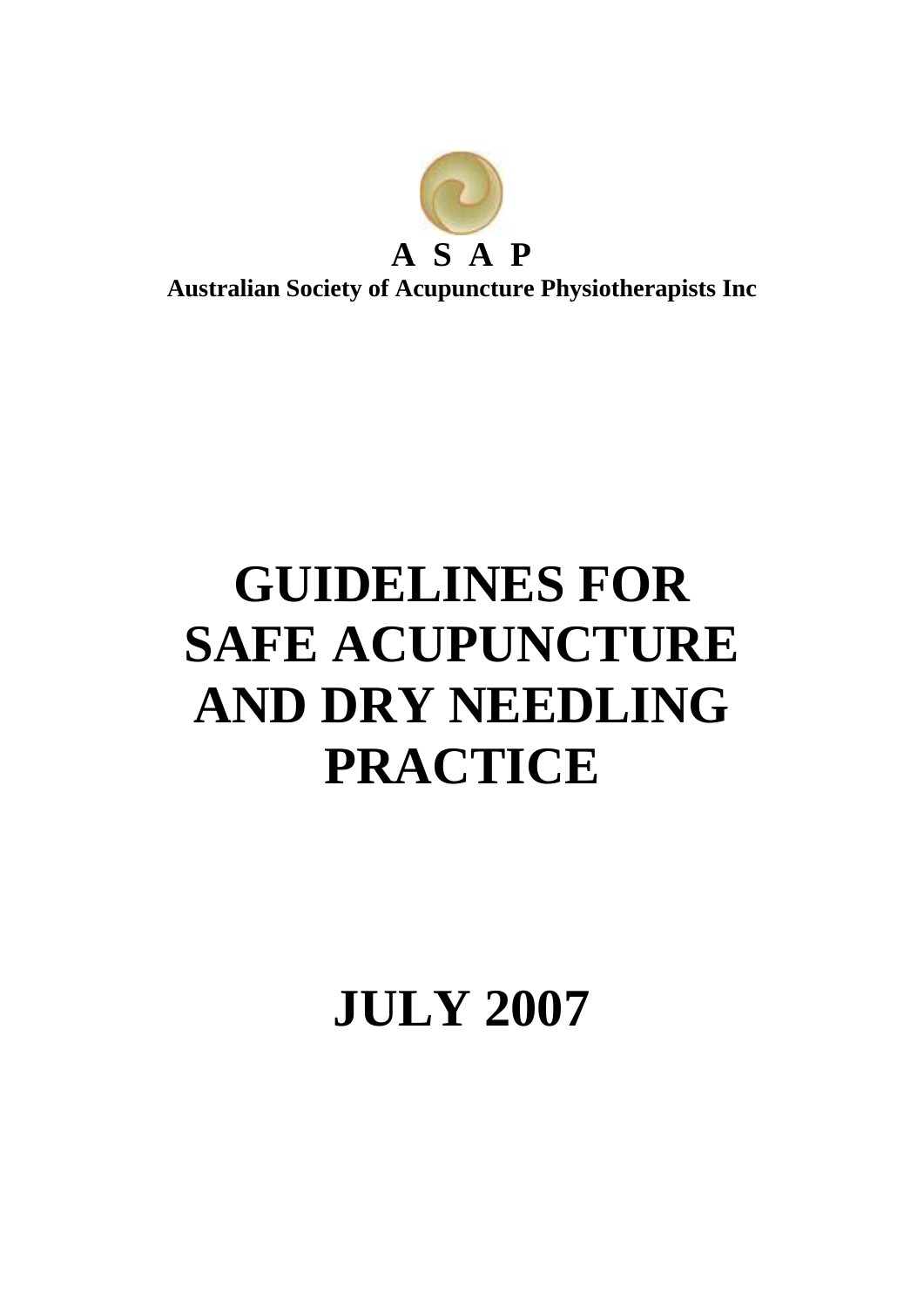# **CONTENTS**

| 1) | Forward                                            | pg <sub>2</sub> |
|----|----------------------------------------------------|-----------------|
| 2) | Introduction                                       | pg <sub>3</sub> |
| 3) | Principles of Safe Practice                        | pg <sub>4</sub> |
| 4) | <b>Contraindications and Precautions</b>           | pg 6            |
| 5) | Management of Needle Accidents & Adverse Reactions | pg 12           |
| 6) | <b>Hygiene Requirements</b>                        | pg 15           |
| 7) | Waste Disposal Advise for Needles or Bodily Fluids | pg 17           |
| 8) | Guidelines Bibliography                            | pg 19           |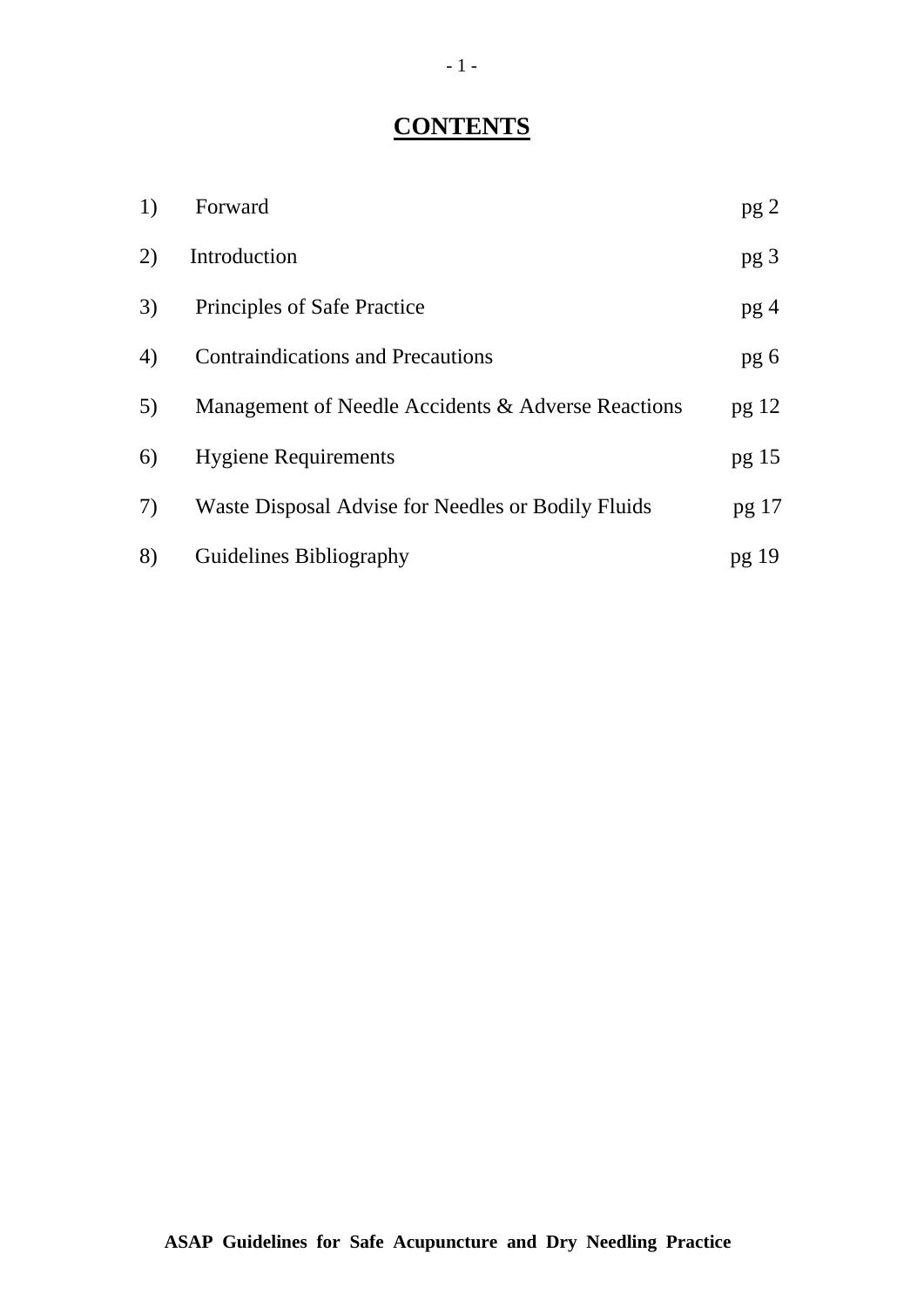#### **FORWARD**

This document is designed to be used as a guide to safe acupuncture practice for physiotherapists practicing acupuncture in Australia. Acupuncture practice by physiotherapists may include Traditional Acupuncture, Western Acupuncture or Dry Needling.

The guideline was constructed via consultation with various Australian and International acupuncture guidelines, including the minimum standards set by the International Acupuncture Association of Physical Therapists (IAAPT). The federal governments Infection Control Guidelines (January 2004) was also considered along with the National Health and Medical Research Council's Australian Immunisation Handbook (2003) and the Standards of Practice for Acupuncture: Health (Infectious Diseases) Regulations (1990). Consultation was also sought from the Australian Medical Acupuncture College and The Australian Acupuncture & Chinese Medicine Association. Relevant journal based literature was also considered. The guidelines will be reviewed and revised by the ASAP as required.

It should be noted that individual states and territories around Australia will have varying guidelines on skin penetration and infection control and physiotherapists are urged to view the relevant information from their local governing bodies. Physiotherapists are also advised to refer to any relevant legislation set by individual state physiotherapy registration boards.

This document was produced by the ASAP working party which included;

#### Leigh McCutcheon

BAppSc (Physio) Grad Cert (Orth Manip Ther) Post Grad Dip (Acupuncture) Master Musculoskeletal (Hons) Member APA, ASG, ASAP, MPA, SPA, NZSP, PAANZ.

Paula Raymond-Yacoub B Phty. Dip Shiatsu. Acup Cert (APA) M Clin Prac Member APA, ASG (PD course co-ordinator), ASAP

Andrew Hutton

BAppSc (Physio) Titled Sports Physiotherapist Member APA, ASG, ASAP, SPA, MPA

#### Peter Selvaratnam

BAppSc (Physio) Grad Dip (Manip Ther) Post Grad Dip (Acupuncture) Ph.D (Anatomy) Member APA, MPA, SPA, ANZAOP, Asoc.Prof.(clinical)Univ.Melb.

#### Libbie Nelson

Dip (Physio) Acup Cert (APA) Dip (Herbal Med & Homeopath) Member APA, ASG (Chairperson), ASAP, SPA, GG

Doug Cary BAppSc (Physio) Post Grad Dip (Manip Ther) Grad Dip (Clinic Acupuncture) Member APA, MPA, ASG

#### Virginia Ruscoe

BAppSc (Physio) Acup Cert (APA) Member APA, ASG (Assistant course co-ordinator), ASAP, SPA

ASG – APA Acupuncture Study Group

APA – Australian Physiotherapy Association (ASAP – Australian Society of Acupuncture Physiotherapists SPA – Sports Physiotherapy Australia (PAANZ – Physiotherapy Acupuncture Association of New Z PAANZ – Physiotherapy Acupuncture Association of New Zealand MPA – Musculoskeletal Physiotherapy Australia NZSP – New Zealand Society of Physiotherapists ANZAOP - Australia/New Zealand Academy of Orofacial Pain

 $-2-$ 

**ASAP Guidelines for Safe Acupuncture and Dry Needling Practice**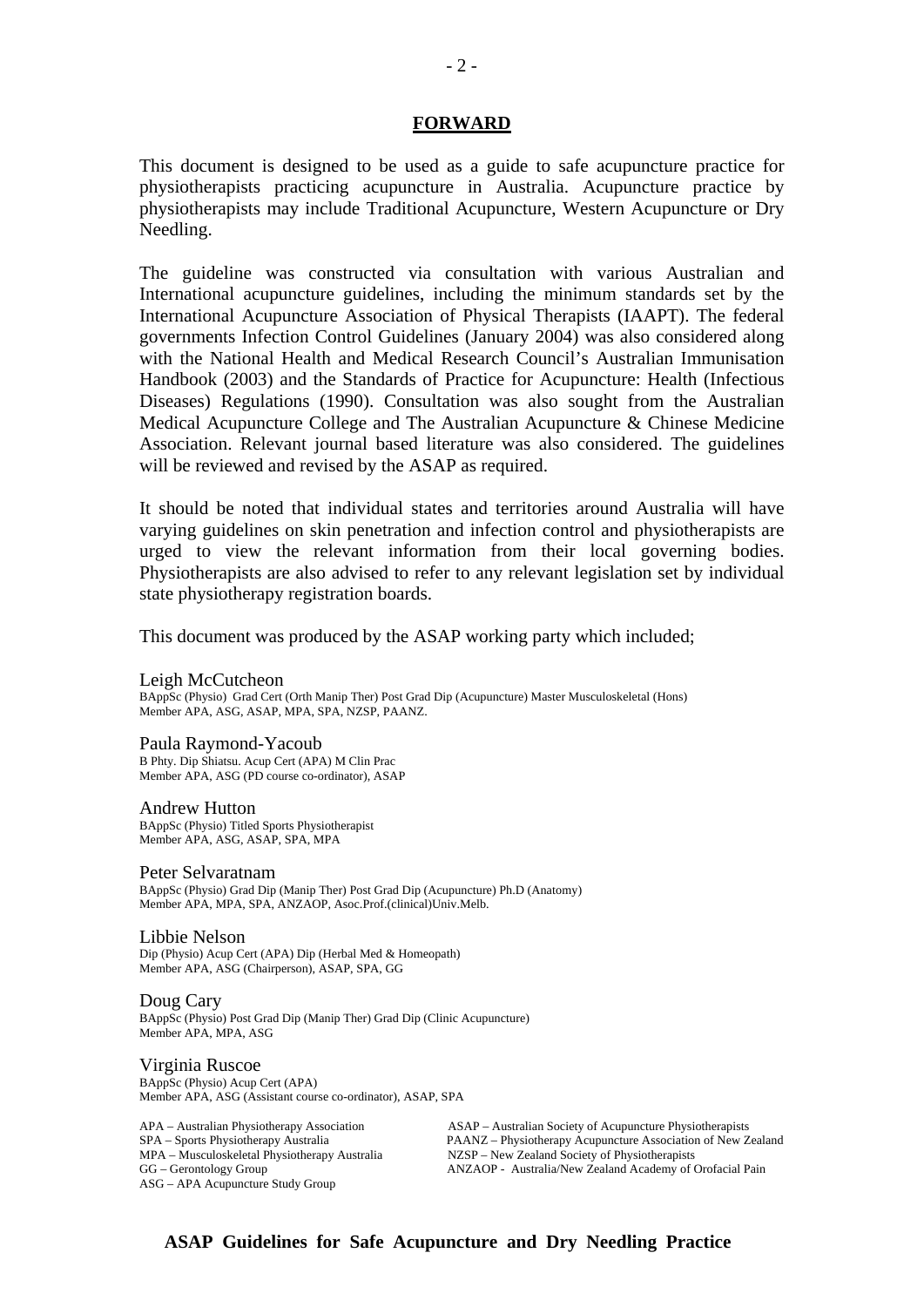#### **INTRODUCTION**

Physiotherapists may practice acupuncture under any of the following paradigms; Traditional Chinese Acupuncture<sup>1</sup>, Western Acupuncture<sup>2</sup> or Dry Needling<sup>3</sup>. For the use of this safety document Acupuncture and Dry Needling are defined as follows;

**1. Traditional Acupuncture:** Utilisation of meridian or extra points based on a Traditional Chinese Medicine approach which includes diagnosis and clinical reasoning using various Chinese medicine assessment methods and/or paradigms. Utilisation within the context of physiotherapy will include a diagnosis based on clinical reasoning as part of an overall management approach.

**2. Western Acupuncture:** Western acupuncture utilises meridian points but applies it to western reasoning with particular consideration to neurophysiology and anatomy. It does not utilise any traditional Chinese medicine assessment methods or paradigms. Utilisation within the context of physiotherapy will be based on clinical reasoning as part of an overall management approach.

**3. Dry Needling:** Needling to altered or dysfunctional tissues in order to improve or restore function. This may include (but is not limited to) needling of myofascial trigger points, periosteum and soft tissues. Utilisation within the context of physiotherapy will be based on clinical reasoning as part of an overall management approach.

The basic introductory training necessary for a physiotherapist to practice acupuncture or dry needling competently depends on the paradigm being employed. **For a Traditional Acupuncture approach a 150 hour course is recommended by the ASG as a basic introduction.** The current APA ASG Level 1 Acupuncture course is based on an Oriental Medicine paradigm and **equates to 150 hours** of study including self directed study and face to face teaching. It should be noted that the APA ASG has run an introductory Traditional Acupuncture course which is APA accredited since 1979. **For Dry Needling or Western Acupuncture a 2 day course is considered adequate as a basic introduction.** The length of the minimum training required for dry needling or western acupuncture is based on the fact that the clinical reasoning basis for dry needling and western acupuncture does not differ from the anatomical and neurophysiology knowledge that physiotherapists already possess. Two days is considered minimum with respect to training safety issues in relation to skin penetration. This is also in line with other western nations where physiotherapists practice Dry Needling or Western Acupuncture, such as the United Kingdom, New Zealand and Canada. Following the minimum training requirements physiotherapists are advised to complete **30 hours of continuing professional development in physiotherapy acupuncture over a three year period** to remain competent in this field of practice.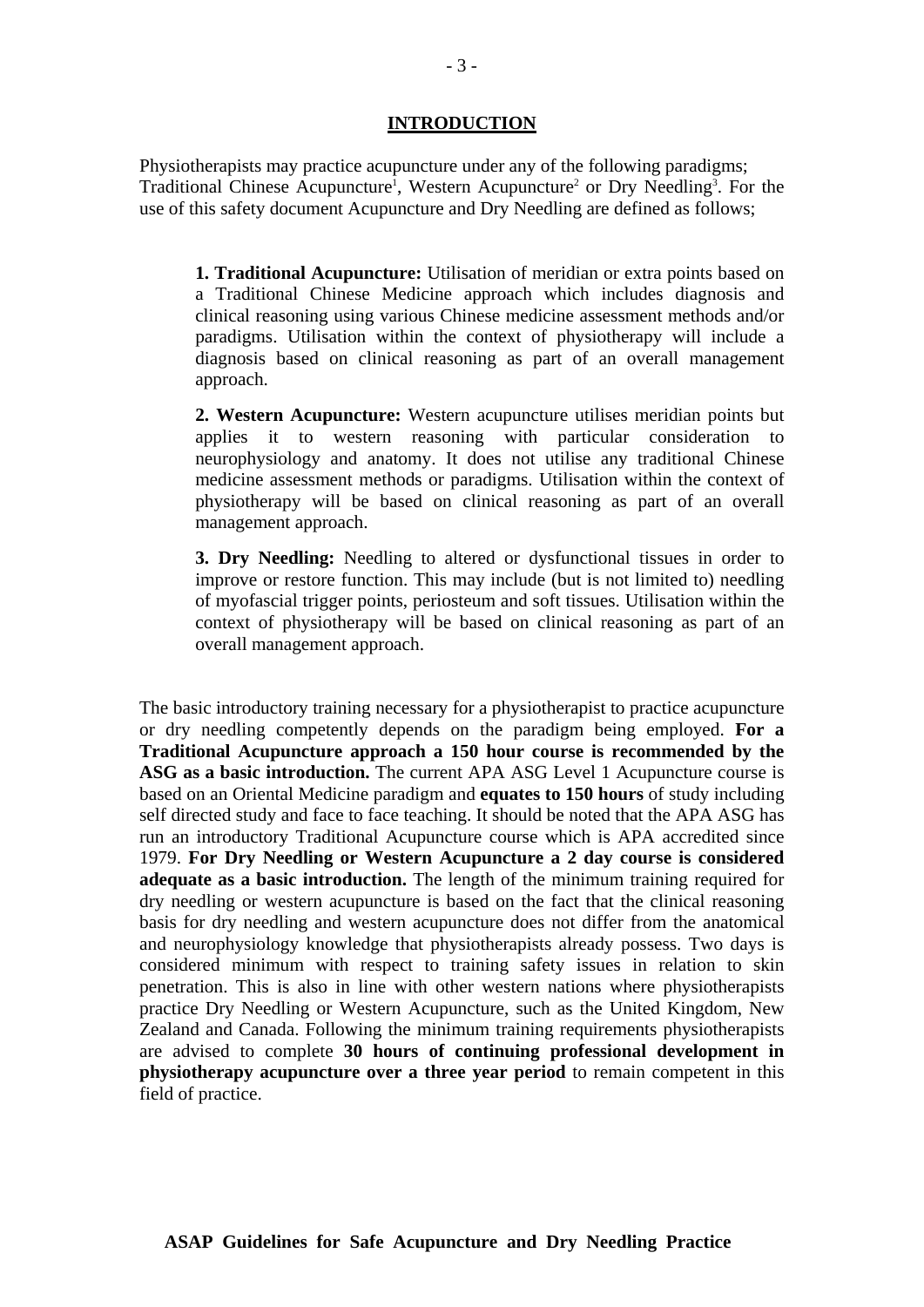#### **PRINCIPLES OF SAFE PRACTICE**

- **1. Physiotherapists should confine their use of acupuncture to treatment of conditions within the scope of practice of physiotherapy for which they have training and experience. Physiotherapists should practice acupuncture with respect to the level of training they have received and should attend further training if they wish to extend the use of acupuncture within their practice. This is particularly pertinent for any needling in the trunk, thorax or cervical regions.**
- **2. Physiotherapists should only implement needle insertion techniques after attending a two day training course.**
- **3. Physiotherapists must comply with current legislation of any local, state or federal governing bodies (e.g. local, state or federal governments and state registration boards).**
- **4. Physiotherapists should keep clearly documented records describing the acupuncture procedure. Warnings given and informed consent should be noted. For consent of a child less than 16 years of age a parents or guardians consent should be gained. It may be pertinent to document both the parents and the childs consent, especially if the child is in the 14- 16 year age group.**
- **5. Warnings and consent should include contraindications and precautions and possible adverse outcomes. Verbal consent is usually sufficient but in some cases it may be pertinent to gain written consent.**
- **6. Physiotherapists should comply with the management of needle accidents and adverse reactions guidelines as outlined in this guide.**
- **7. Physiotherapists should comply with the hygiene requirements as outlined in this guide. Physiotherapists should be aware of any further hygiene requirements of employers (e.g. hospital department guidelines).**
- **8. Physiotherapists should comply with the waste disposal guidelines for needles or bodily fluids as outlined in this guide. Physiotherapists should be aware of additional requirements for waste disposal of needles or bodily fluids as set by local governing bodies.**
- **9. Physiotherapists should recognize and comply with the safety guidelines for moxibustion, cupping/spooning and the application of auricular needles, press needles and beads as outlined in this guide.**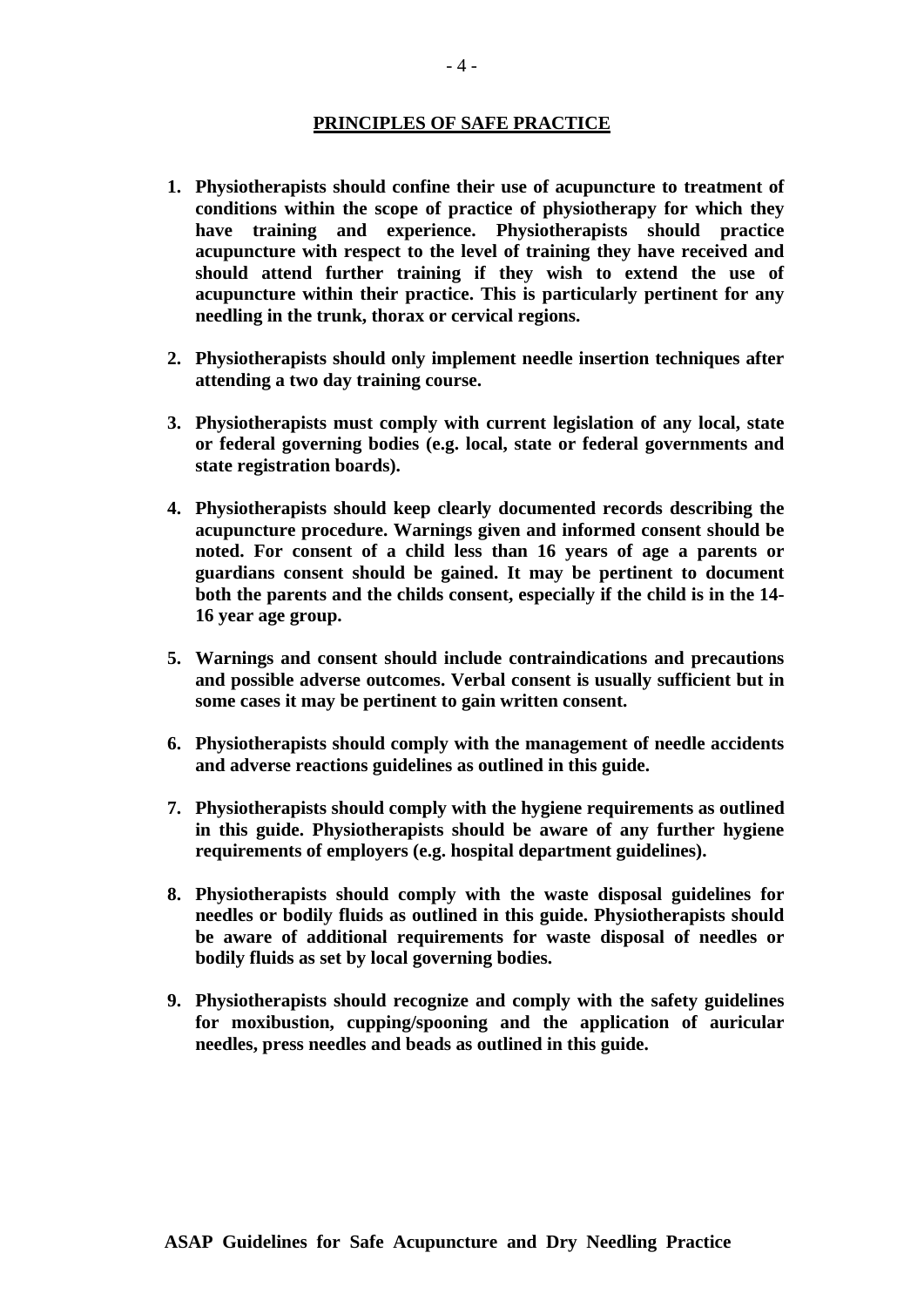#### **PATIENT EXPLANATION**

The patient should be told of the proposed treatment and what it entails. This explanation will possibly include:

- $\triangleright$  The procedure of the needle insertion into the skin.
- $\triangleright$  Inform the patient that sterile, single use, disposable needles will be used.
- $\triangleright$  A brief explanation of how the type of acupuncture that is being implemented works.
- $\triangleright$  If using additional stimulation of the needle, such as manual stimulation, electrical stimulation or moxa, this should be discussed with the patient.
- $\triangleright$  The possibility of transient symptoms during and/or after the treatment, such as fatigue, light headedness or temporary aggravation of the symptoms should be considered.
- $\triangleright$  Any advice following the treatment that may be pertinent for the individual patient, such as care with driving long distances after any needling treatment or in regards to the use of heat or local ice following Dry Needling.

The physiotherapist must remain within hearing distance so that they are immediately accessible to the patient and can monitor treatment and make any appropriate checks of the patient.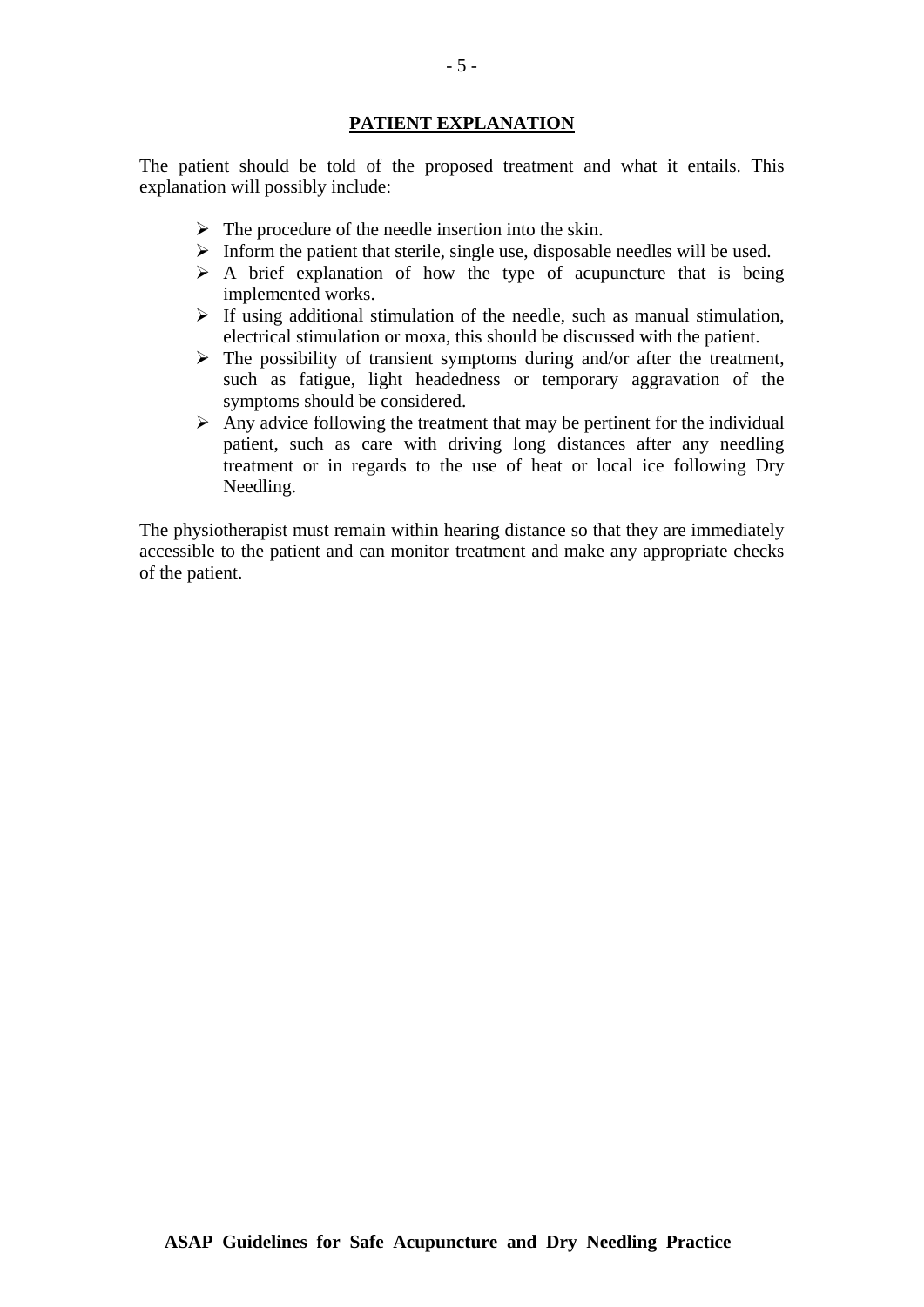# **CONTRAINDICATIONS AND PRECAUTIONS FOR ACUPUNCTURE AND DRY NEEDLING**

#### **1. PROHIBITED AREAS FOR NEEDLING**

Prohibited areas for physiotherapists using acupuncture techniques include nipples, the umbilicus, external genitalia.

Scalp areas of infants before the frontanelles have closed are also contraindicated.

#### **2. DANGEROUS OR VULNERABLE POINTS**

The following are useful points in the body which may not be needled until appropriate training is undertaken;

• GB21 (trapezius), BL 11, LU 1 and any other point in the thorax due to the relative risk of pneumothorax. Needling in this region should be shallow **and/or** away from lung tissue **and/or** over bone or cartilage.

Note lung and pleura anatomy.

# **Lung fields:**

- Superiorly: extends 2-3 cm above clavicular line (hence GB21 being most frequent point documented with pneumothorax – thus sufficient minimum training is required to needle this point)
- Anterior-laterally: lung rib 6 mid clavicular to rib 8 mid axillary line

#### **Pleura:**

- <sup>2</sup> ribs below i.e. rib 8 mid-clavicular line down to rib 10-12 laterally (midaxillary line)
- **Posteriorly:** lung extends to rib 10, and pleura down to rib12 (at lateral border of erector spinae)
- Orbit of the eye points including BL 1, ST 1 and Ex Pt. (qiuhou) are generally considered to be contraindicated for physiotherapists.
- Neck points including CV 22 (anterior neck), LI 18 (lateral neck over the major vessels), SI 17 (lateral neck over the baroreceptors), GV 15 (over the spinal cord), and GV 16 (over the brain stem).
- ST 21 which lies over the gall bladder on the right should be needled superficially and/or obliquely.
- CV 17 (over the sternum) and SI 11 (over the infrascapular fossa) should be needled superficially and/or obliquely due to congenital foramen (holes) in these boney structures which are evident in a percentage of the population.
- Ah Shi (tender points) points close to vulnerable structures.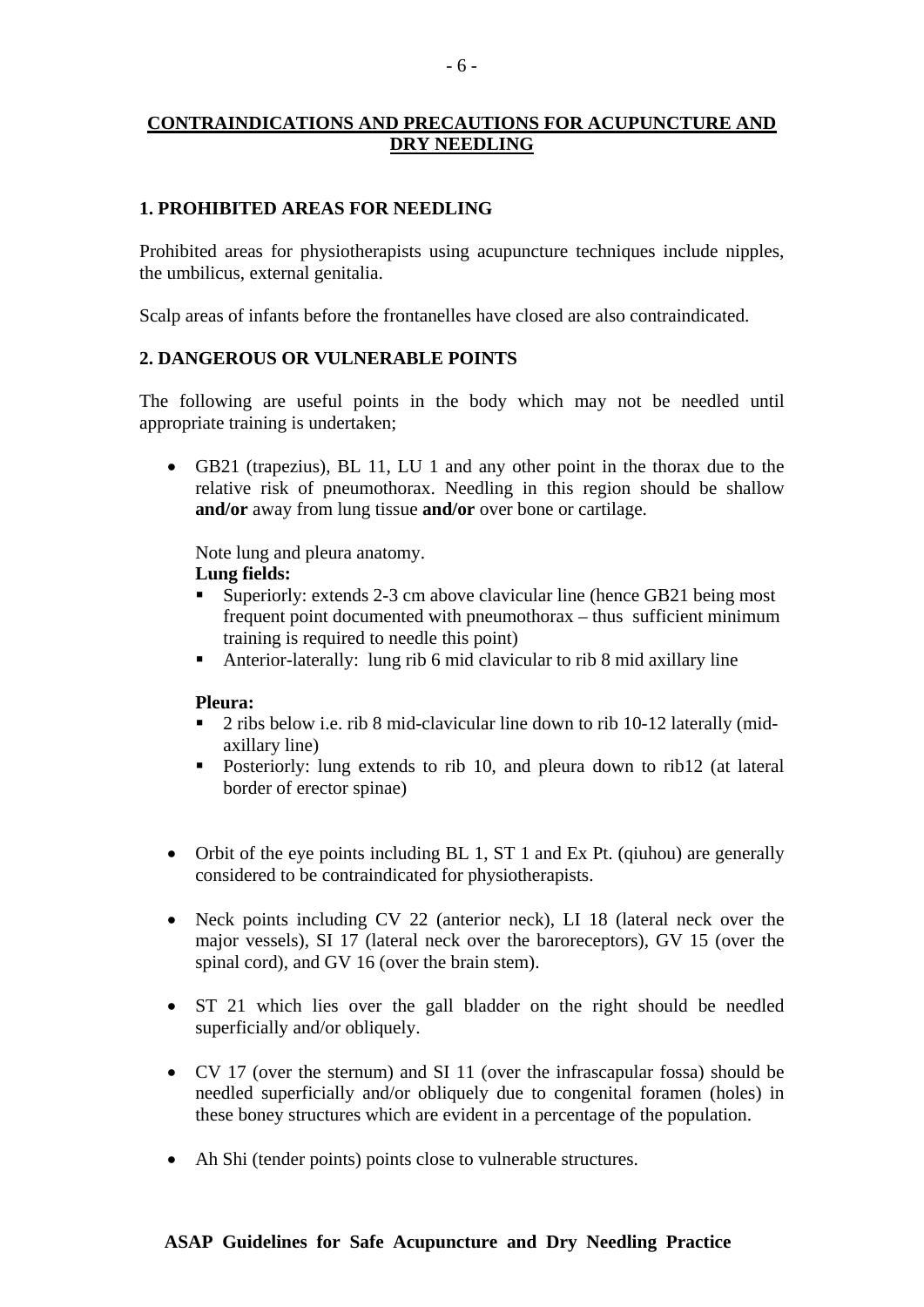- Avoid needling into vulnerable pathological sites including varicous veins, acutely inflamed areas, areas of unhealthy tissue or infected tissue.
- Avoid needling into a limb affected by lymphoedema or needling directly into breast tissue. Japanese acupuncture using non-insertion techniques may be utilized in this case.

#### **3. PREGNANCY**

Acupuncture should be used with caution on pregnant patients. Acupuncture points that should be avoided include LI 4, SP 6, BL 60, BL 67 and LV 3, points over the abdomen, ear points for the endocrine & genitor-urinary system and scalp points for the genital & foot motor sensory areas. Needle GB 21 with caution. The upper lumbar spine should be needled with caution. Strong electro-acupuncture and over simulation of points should be avoided during pregnancy.

As one in four to five pregnancies naturally abort especially in the first trimester, the risk of acupuncture should be fully outlined and it may be advisable to seek written as well as verbal consent prior to acupuncture treatment.

#### **4. DIABETES**

Due to poor peripheral circulation care must be taken when needling diabetic patients and the relative risk of needling peripheral regions should be considered.

#### **5. PACEMAKERS**

Patients with pacemakers should not receive electro-acupuncture.

#### **6. CONFUSED PATIENTS**

The patient must be able to consent o the proposed treatment. Should the patient appear disorientated or confused then acupuncture treatment is not advisable. Children under the age of 16 require the consent of their parents.

#### 7. **CHILDREN**

Parental consent must be gained when treating children under the age of 16. Physiotherapists should also consider gaining consent from both the parent and the child, especially if the child is in the 14-16 year age group.

#### **8. BLEEDING DISORDERS**

Naturally occurring hemorrhagic diseases are a relative contraindication to treatment (e.g. Haemophilia, Von Willebrands). If needling techniques are implemented the lighter stimulation and smaller gauge needles would be indicated.

#### **9. ANTICOAGULANTS**

Patients on high levels of blood thinning medications such as Plavix or Warfrin may not be suitable for acupuncture. Care should be taken when needling patients on

#### **ASAP Guidelines for Safe Acupuncture and Dry Needling Practice**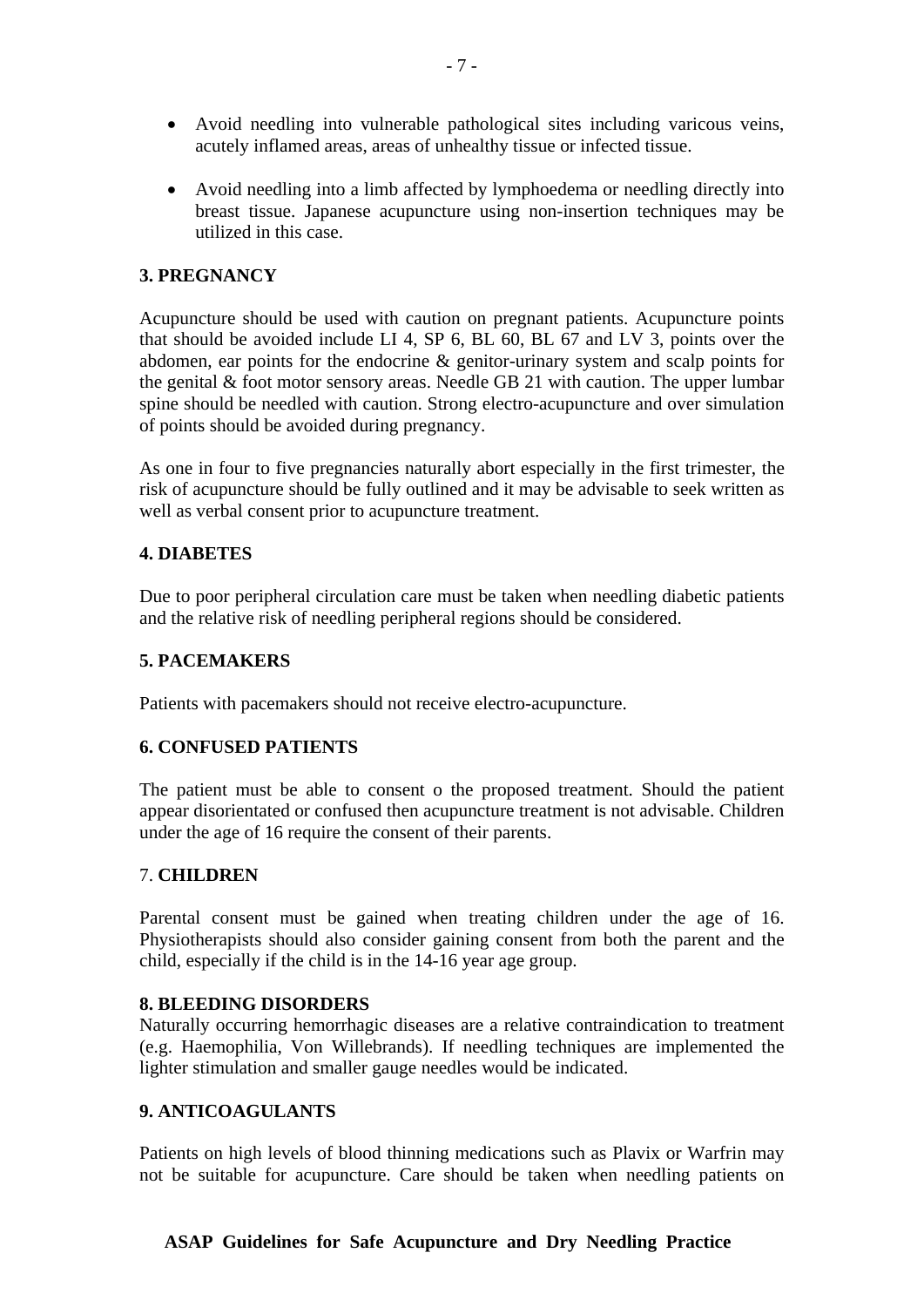anticoagulants (consider finer gauge needles) and it is advisable to apply pressure to the site of insertion after withdrawing the needle. Avoid needling into joints to minimise the risk of haemarthrosis.

#### **10. CANCER**

Due to the immunicological risks extra care should be taken when needling patients with cancer.

#### **11. BLOOD BORNE DISEASES**

Patients may be questioned as to their awareness of having a blood borne disease. Care should be taken when needling any patient in reference to their likelihood of having a blood borne disease. Gloves are not usually worn when needling a patient however some institutions may have guidelines that require the physiotherapist to don a pair of gloves particularly when removing the needles when the risk of a bleed is greater. Physiotherapists should also consider current legislation of any local, state or federal governing bodies (e.g. local, state or federal governments and state registration boards) which may have guidelines concerning the use of gloves when practicing acupuncture.

#### **12. ACUTE IMMUNE DISORDERS**

Patients with acute immunological disorders (e.g. acute states of rheumatoid arthritis or systemic lupus erythema) have an increased risk of infection and therefore and should be considered a relative precaution and care should be taken when needling such patients.

#### **13. INCOMPETANT HEART VALVE OR VALVE REPLACEMENTS**

Patients with an incompetent heart valve or valve replacement have an increased risk of infection and therefore should be considered a relative precaution and should be needled with care. It may be pertinent to seek advice (in terms of consent or antibiotic prescription) from the patient's general practitioner or cardiac specialist.

#### **14. ALLERGY TO METALS**

Patients allergic to metals may react to acupuncture needles and relative risks should be discussed prior to treatment.

#### **15. UNSTABLE EPILEPSY**

Patients with epilepsy, especially unstable epilepsy, should be needled with care. The number of needles, strong points, stimulation of the needles and length of time that the patient that the patient is needled should be considered when needling such patients.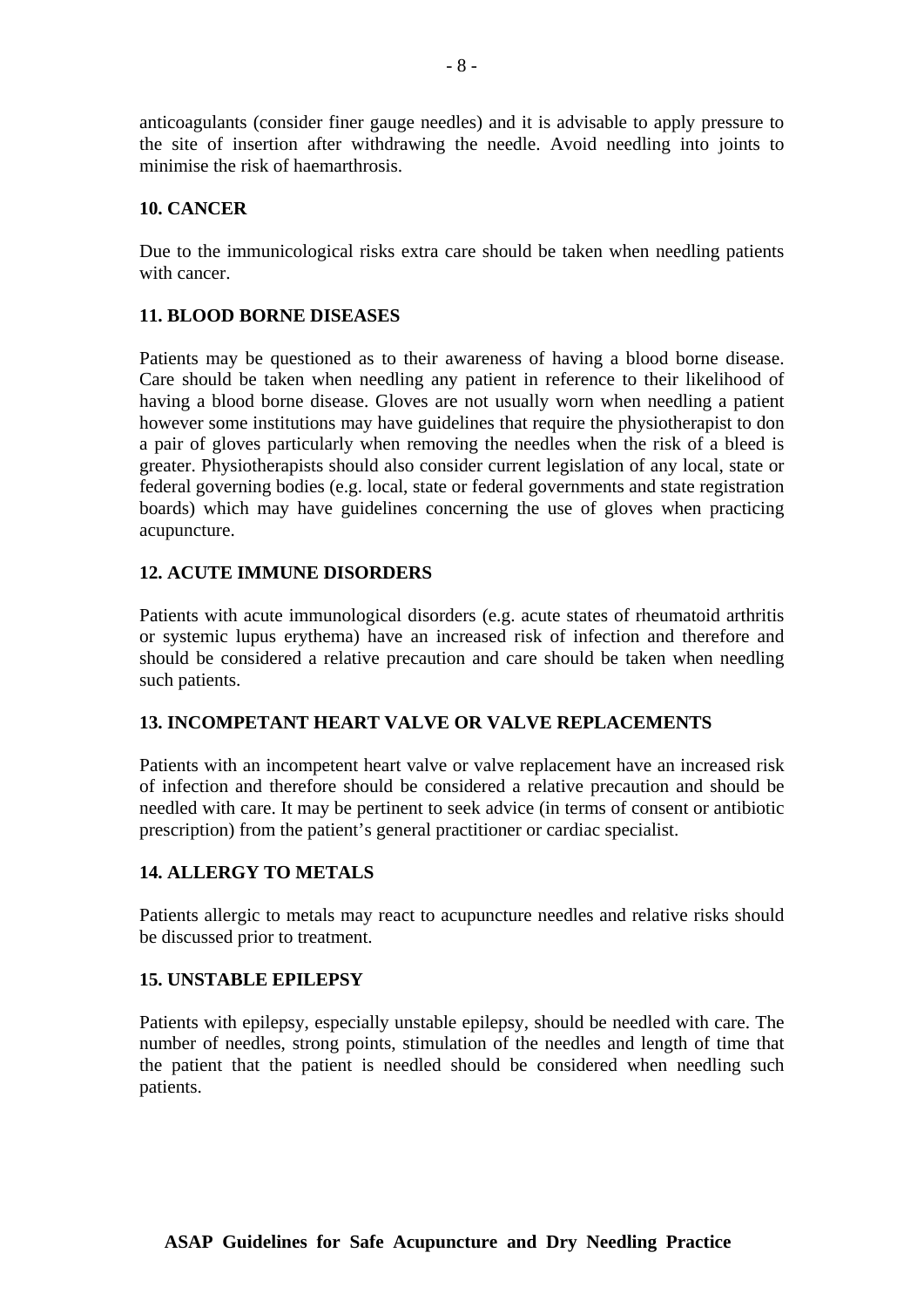#### **16. FRAIL PATIENTS**

Patients with a weak constitution after prolonged chronic illness may tolerate acupuncture poorly. Minimal treatment (reduced number of needles, reduced treatment times, finer gauge needles and minimal stimulation of the needles) should be considered.

#### **17. MEDICATIONS**

Due to the effect on the autonomic system patients may have reactions that effect their current medications. Consequently as a result of the homeostatic action of needling an over correction of a patient's medical condition may occur. This is particularly pertinent for patients on blood pressure or diabetic medications. It is advisable for the physiotherapist to consider this possibility and it may be prudent to discuss this with the patient.

#### **18. TREATMENT EXTERNAL TO CLINICAL ROOMS**

Care should be taken when needling patients at an external setting (such as on a home visit or at a sporting venue) to ensure that patients are adequately positioned to prevent injury should fainting occur. Patients skin should also be examined to ensure that it is clean prior to treatment (see Hygiene Requirements on page 12).

# **ADDITIONAL CONTRAINDICATIONS AND PRECAUTIONS FOR ELECTROACUPUNCTURE (EA)**

- $\triangleright$  Patients with heart pacemakers should not receive EA.
- $\triangleright$  All contraindications and precautions of manual acupuncture should be observed.
- $\triangleright$  Extra care must be taken if patients have bleeding disorders or are on anticoagulant therapy as the muscle contraction and the movement of the needle may create a significant bleed.
- $\triangleright$  It is recommended that EA is not applied across the spinal cord.
- $\triangleright$  Use a biphasic stimulator, designed for EA. Direct current (DC) must be avoided in order to prevent polarisation of the needles due to electrolysis. The unit used must be battery (not mains) operated.
- $\triangleright$  Do not use needles with a plastic hilt/handle.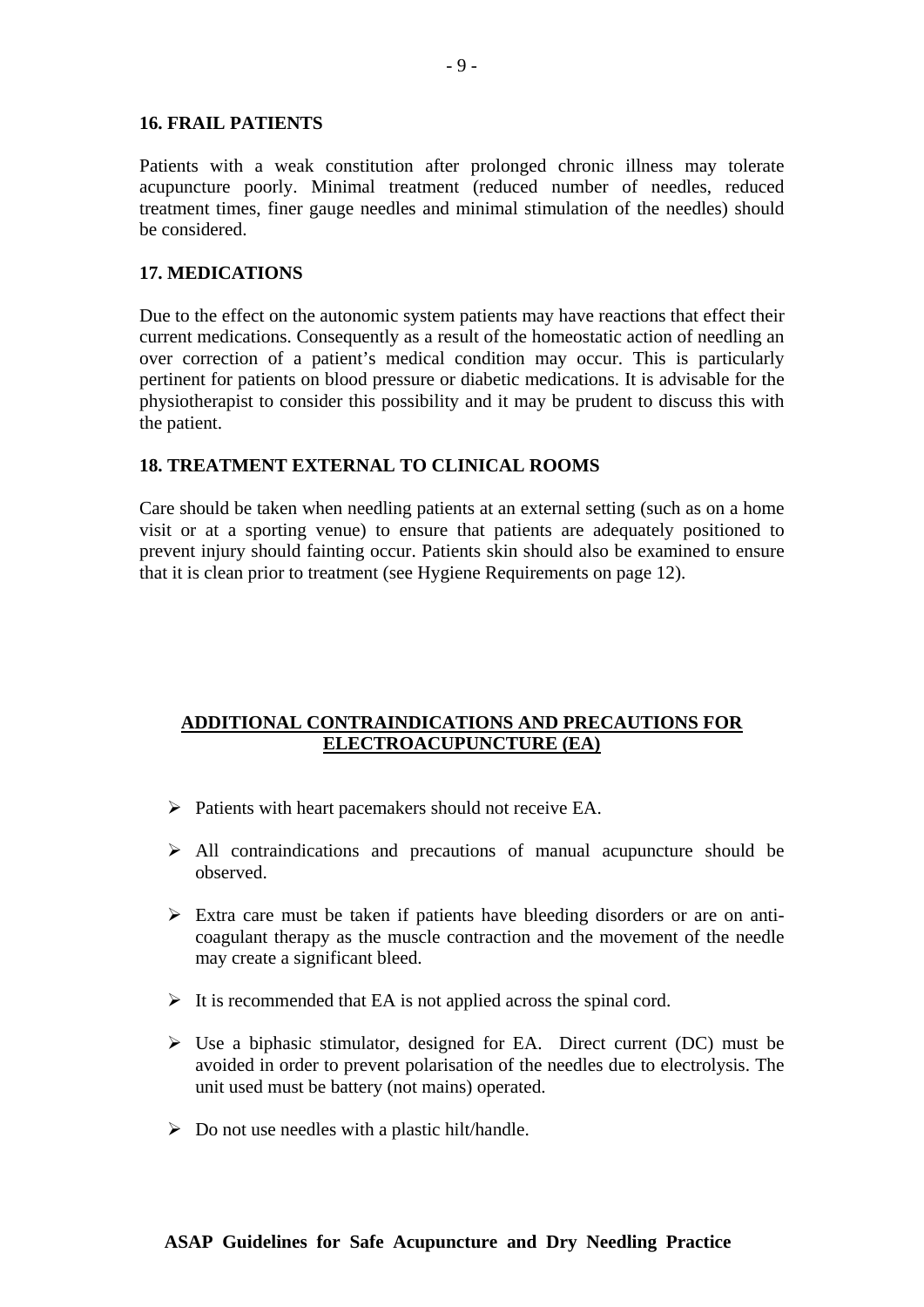#### **ADDITIONAL CONTRAINDICATIONS AND PRECAUTIONS FOR MOXIBUSTION**

- $\triangleright$  It is essential to check sensitivity to heat before commencing.
- $\triangleright$  Used with great caution in hirsute (hair covered) areas of the body.
- $\triangleright$  Do not use moxibustion on broken or damaged skin.
- $\triangleright$  Use with care with children or frail patients.
- $\triangleright$  Where possible shield the skin with a protective guard to protect against burns.

#### **ADDITIONAL CONTRAINDICATIONS AND PRECAUTIONS FOR CUPPING AND SPOONING/GUA SHA**

- $\triangleright$  Not be used in hirsute areas of the body.
- $\triangleright$  It is not unusual for bruising due to prolonged or strong cupping to occur. Blistering due to prolonged strong cupping may occur. It is advisable to draw patients attention to any bruising that has occurred. Use a mirror if necessary, so they are not surprised when they get home.
- $\triangleright$  It is essential to check state of skin before commencing. Do not use on broken or damaged skin or inflamed tissue.
- $\triangleright$  Use with care with children or frail patients.
- $\triangleright$  Avoid the sacral area or abdomen of pregnant women.
- $\triangleright$  Avoid using cupping or spooning on patients who have bleeding disorders or are on anti-coagulant therapy.
- $\triangleright$  Be aware that some brands of suction cups have an inbuilt magnet, which contacts the skin. If the suction is too strong this magnet can press too strongly against the engorged tissue and break the skin creating a potential infection risk.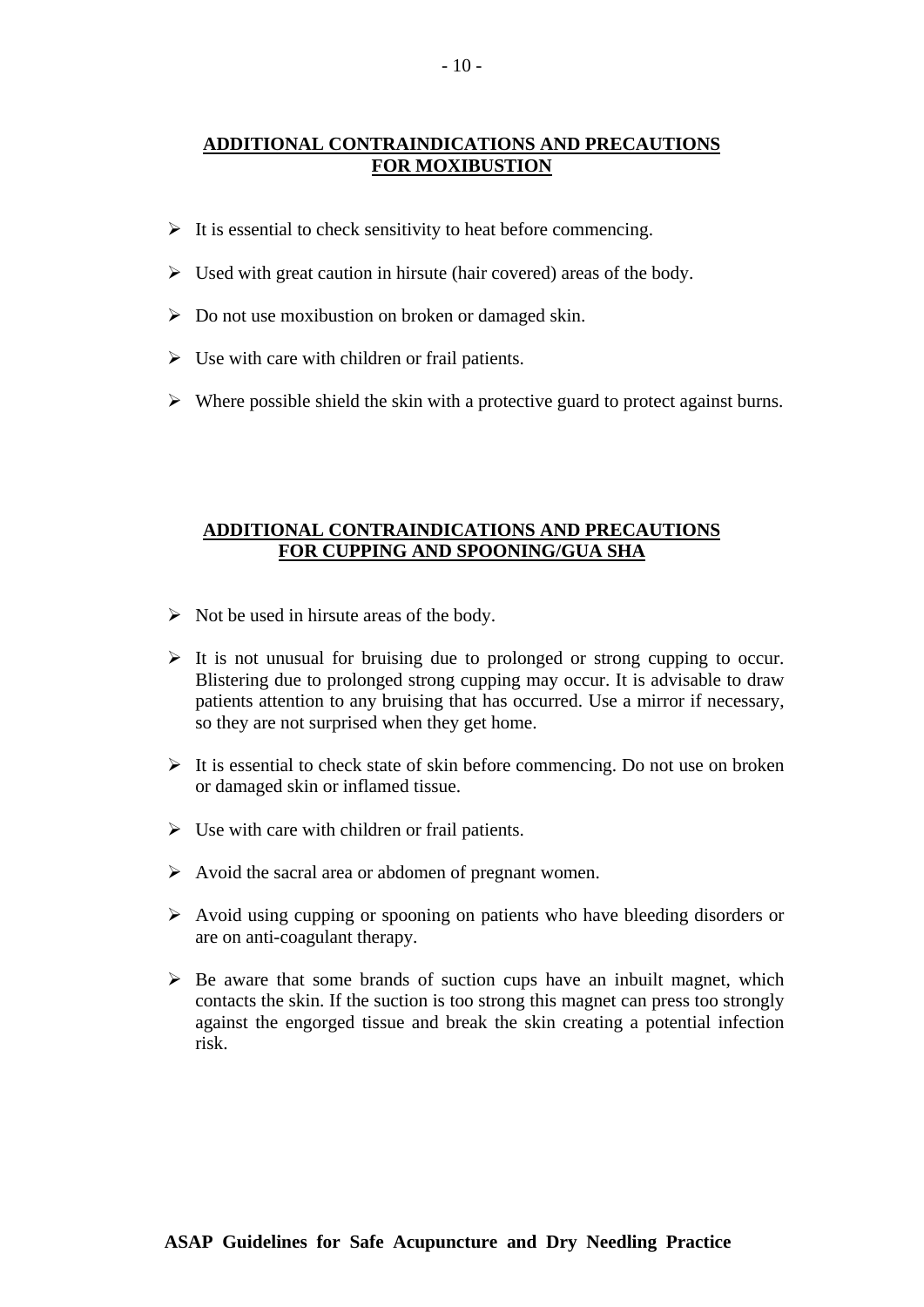#### **ADDITIONAL CONTRAINDICATIONS AND PRECAUTIONS FOR AURICULAR NEEDLES; PRESS NEEDLES AND BEADS**

- $\triangleright$  All contraindications and precautions of manual acupuncture should be observed.
- $\triangleright$  Clean the ear with an alcohol swab or soap and water to remove dead cells/wax.
- $\triangleright$  In the case of press needles/beads sterilise the skin with 2% solution of iodine in 70% alcohol.
- $\triangleright$  In the case of press needles/beads, after applying a sterile disposable press needle/bead, apply 2% iodine in flexible colloden solution, or 2% iodine and cover with "Op-Site". This seals the press needle/bead and reduces the risk of infection.
- $\triangleright$  These needles/beads may remain in place for 7-10 days. In humid conditions needles/beads should be left in-situ for much shorter periods.
- $\triangleright$  Press needles/beads may remain in place for 7-10 days. In humid conditions press needles/beads should be left in-situ for much shorter periods.
- $\triangleright$  At the time of removing the press needles check the tissue and assess whether an antiseptic ointment or antibiotic ointment is required to be applied to the needle site.
- $\triangleright$  Extra precautions must be taken with all ear acupuncture because the cartilage has a very poor blood supply. Therefore, if this becomes infected, it is difficult for the body to mount an immune response to the invading bacteria. Do not use press (semi-permanent) needles if there are obvious lesions on the ear or the patient has an immune deficiency disease.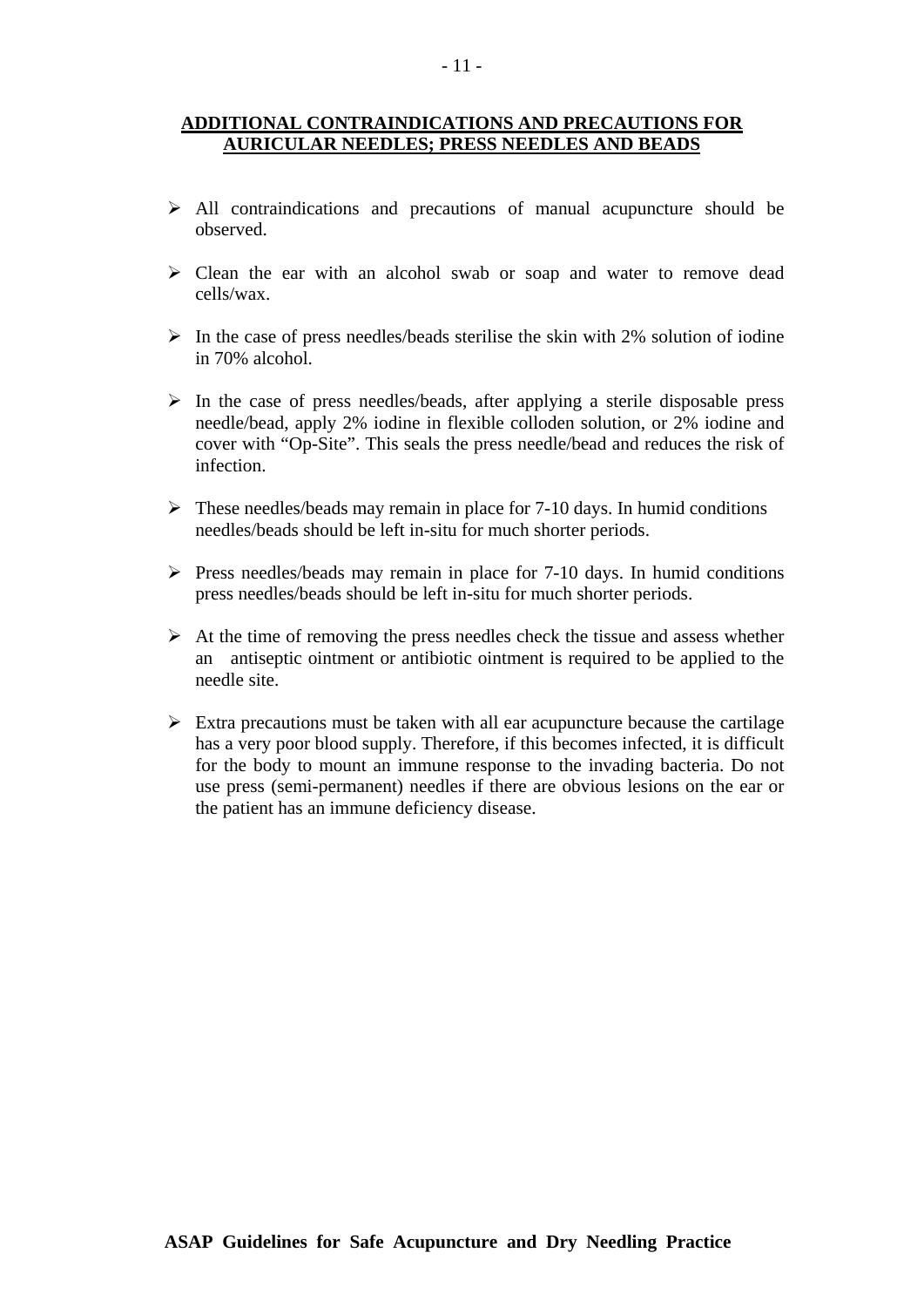#### **MANAGEMENT OF ADVERSE REACTIONS IN ACUPUNCTURE**

#### **PAINFUL TREATMENT**

If pain persists while the needle is inserted it should be removed. If pain persists following a treatment, the patient can be advised to apply heat or ice.

#### **HAEMATOMA**

Care should be taken to avoid injuring blood vessels, however if bleeding does occur, apply pressure to the area with a cotton swab after the needle has been withdrawn. Ice can be used locally to minimize the bruising.

#### **FAINTING**

This may be caused by nervous tension, hunger, fatigue, incorrect positioning, excessive stimulation of the needles or if the patient is autonomically labile. To avoid fainting explain the acupuncture procedure before treatment, treating the patient in a lying position may be preferable, don't insert too many needles and use minimal stimulation on the first treatment. If fainting occurs stop needling and remove all needles, make sure the patient is lying down and consider raising their legs, offer water, warm tea or something sweet to eat and reassure the patient. Symptoms should abate after resting.

#### **STUCK NEEDLE**

A stuck needle may occur due to spasm of the local muscle after insertion of the needle, twisting the needle with too much amplitude or in only one direction causing the muscle fibres to bind, or if the patient alters their position whilst the needles are in-situ. To avoid, position the patient in a relaxed manner, avoid excessive twisting of the needle and avoid needling tendinous muscle tissue. If the needle is stuck due to over rotation, then rotate the needle in the opposite direction and remove. If it is stuck due to muscle tension, leave the needle in for a short period of time, relax the tissue around the needle with massage, ice massage or by inserting 1-2 needles around the stuck needle, then remove the needle.

#### **BENT NEEDLE**

A bent needle may occur if the needle strikes hard tissue, there is a sudden change in the patient's posture, or strong contraction of the muscle occurs during trigger point needling. To prevent a bent needle occurring, insert the needle carefully with the patient in a comfortable position. If a bent needle occurs instruct the patient not to move, relax the local muscle and remove the needle slowly following the course of the bend.

#### **BROKEN NEEDLE**

This may occur due to poor quality of the needle, strong muscle spasm, sudden movements by the patient when the needle is in place or by withdrawing a bent needle. The likelihood of a broken needle is very rare with the use of single use sterile needles as there is no metal fatigue from repeated use and autoclaving. The patient should be advised to remain calm to avoid the needle from going deeper. If the broken needle is exposed remove the broken section with tweezers, if it is not exposed press the tissue around the insertion site until the broken section is exposed and remove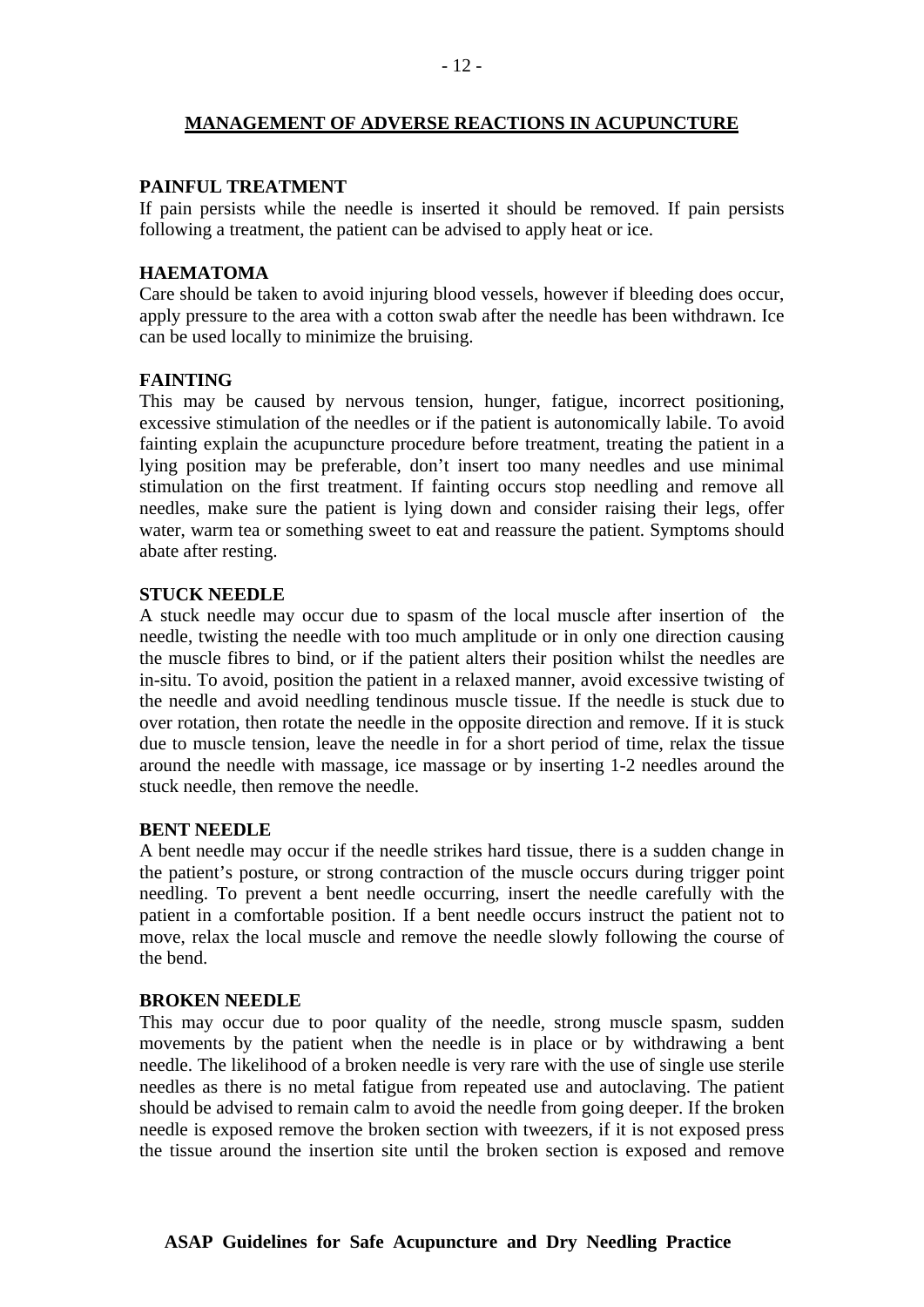with tweezers. If the needle can't be remove in the clinic, medical attention must be sought so that the needle can be removed surgically.

#### **INFECTION**

The skin in the region to be needled should be inspected and if infection is suspected needling should be deferred and medical advice sought. Care should be taken when needling very thin or fragile skin due to the relative infection risk.

#### **EXCESSIVE DROWSINESS**

A small percentage of patients may feel excessively relaxed and sleepy after acupuncture treatment. They should be advised not to drive until they have recovered. For patients that this occurs with, it is advisable not to leave the needles in for a significant amount of time or to over stimulate the needles.

#### **PNEUMOTHORAX**

When needling around the thoracic region patients should be warned of the rare possibility of a pneumothorax. Care should be taken when needling GB 21 (upper trapezius) and any other points over the thoracic region which could inadvertently create a pneumothorax. Where possible angle the needle away from the underlying lungs and/or needle over bone or cartilaginous tissue. Practitioners must have attended adequate training programs to needle in the thoracic region. The symptoms and signs of a pneumothorax may include shortness of breath on exertion, chest pain, dry cough, and decreased breath sounds on auscultation. These symptoms may not occur until several hours after the treatment and patients need to be cautioned of this especially if they are going to be exposed to marked alterations in altitude such as flying or scuba diving. If a pneumothorax is suspected then the patient must be sent urgently for an xray and medical management.

#### **NEEDLING OVER THE SPINAL CORD**

Care should be taken when needling between the spinous processes of vertebrae or over the nerve roots (Governing Vessel or the inner Bladder channel). The distance from the skin to the spinal cord or the roots of the spinal nerves varies from 25 to 45 mm in different individuals. The spinal cord terminates around the L1 to L2 level of the vertebral column. To avoid infection do not puncture deeply in this region.

#### **NEEDLING OVER ABDOMINAL ORGANS**

All abdominal organs, including the kidney, liver, spleen, intestines and urinary bladder are potentially at risk, when needling directly over organs. The risk is greater with anatomical variance or enlarged organs. Do not needle deeply over organs.

#### **MISCARRIAGE**

Take care when needling pregnant women, especially in the first trimester when miscarriage may be more common due to chance and a causal connection may be assumed. Avoid needling over the abdomen. Points to be avoided during pregnancy include LI 4, SP6, BL 60, BL 67 and LV 3. Needle GB 21 with caution. Avoid prolonged needling or strong stimulation during pregnancy.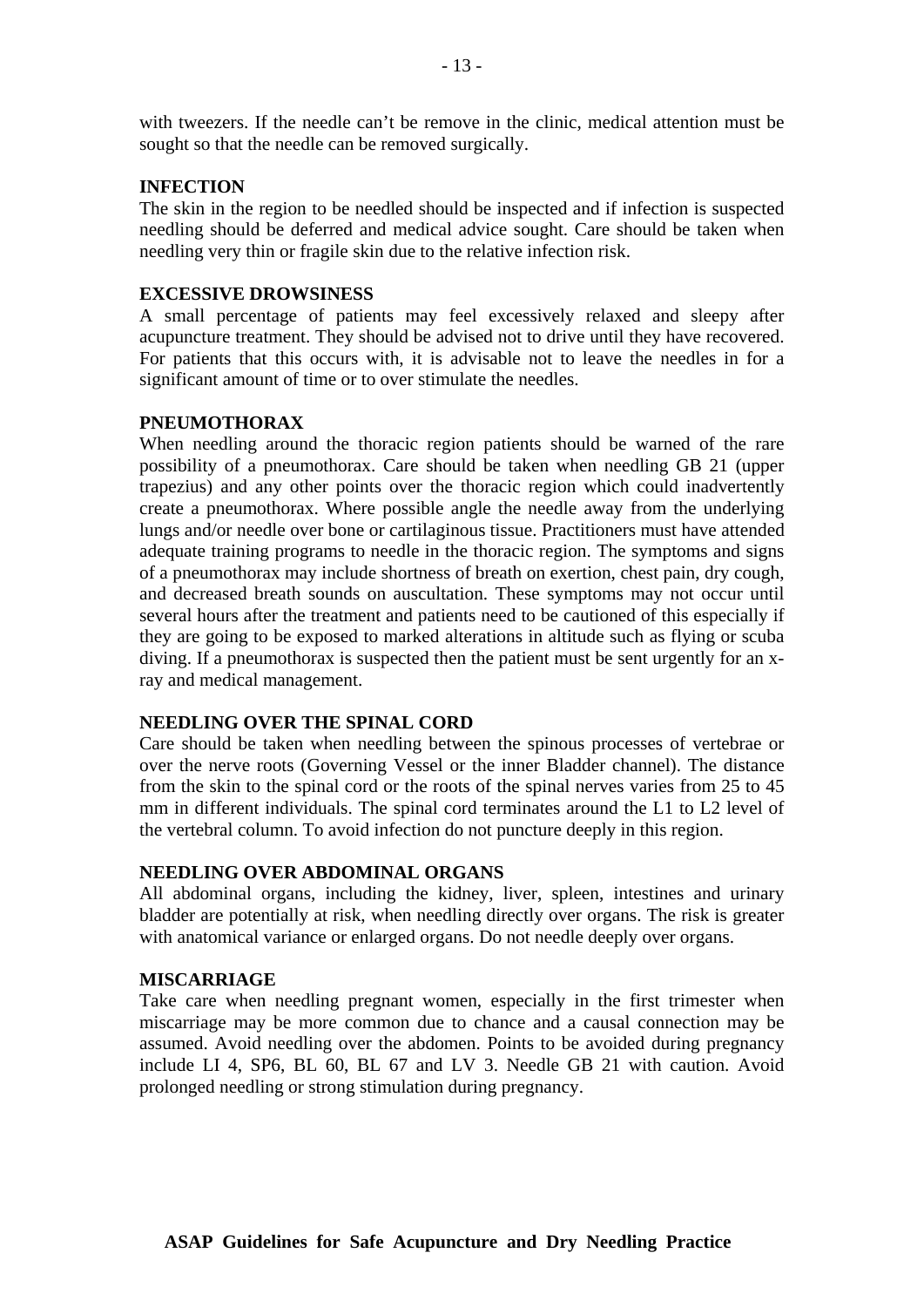#### **NEEDLE STICK INJURY**

Needle stick injury occurs when the therapist is inadvertently pricked by the needle after it has been withdrawn from the patient. If this does occur, wash well around the site of penetration, encourage bleeding and have blood tests for Hepatitis B and C and HIV/AIDS. The patient may also be requested to have the same blood analysis performed. If the patient is HIV positive the physiotherapist should urgently seek medical advice concerning anti-viral medications. All practitioners should consider being vaccinated for Hepatitis B. Only therapists trained in acupuncture or dry needling techniques are permitted to remove needles from a patient.

#### **HAND WASHING & GLOVES**

Hands should be washed before needling a patient for at least 30-60 seconds. Soap or alcohol based hand rub (ABHR) may be used. When using ABHR the manufacturer's guidelines should be followed. Hand moisturisers should be at regular intervals to help maintain the physiotherapist's skin condition.

Cuts, abrasions or lesions on the skin of the therapist are a possible source of pathogens and should be covered by water resistant occlusive dressing or disposable latex or nitrile gloves should be worn.

In the absence of skin lesions the choice of wearing gloves lies with the physiotherapist. Wearing gloves may protect against direct contact with blood and can decrease the risk of infection should a needle stick injury occur. It is however acknowledged that various forms of acupuncture needling requires the ability of the physiotherapist the feel the reaction of the tissue that is being needled and gloves may inhibit the ability to do this. Reactions to latex gloves have been reported by health care workers. Additionally the risk of contacting blood is considered minimal in acupuncture procedures. As the risk of blood contact occurs only when needles are removed physiotherapists may consider wearing gloves when removing needles. Alternatively when dry needling physiotherapists may consider wearing a glove on their non-dominant hand.

Hands should also be washed after needling a patient or after removal of gloves.

NOTE: In some Australian states or territories laws concerning skin penetration may require the therapists to glove when needling.

#### **SKIN PREPARATION**

No skin preparation is usually required unless needling into an area that is particularly susceptible to infection, such as a joint or bursa. Swab with an alcohol wipe and allow to dry for at least 1-2 minutes or use Betadine (iodine) to pre-swab the area. If the patient's skin does not appear clean (e.g. if they have been working outdoors or walking on the beach) you may request the patient to wash their skin prior to administering the acupuncture treatment.

NOTE: In some Australian states or territories laws concerning skin penetration may require swabbing prior to needling.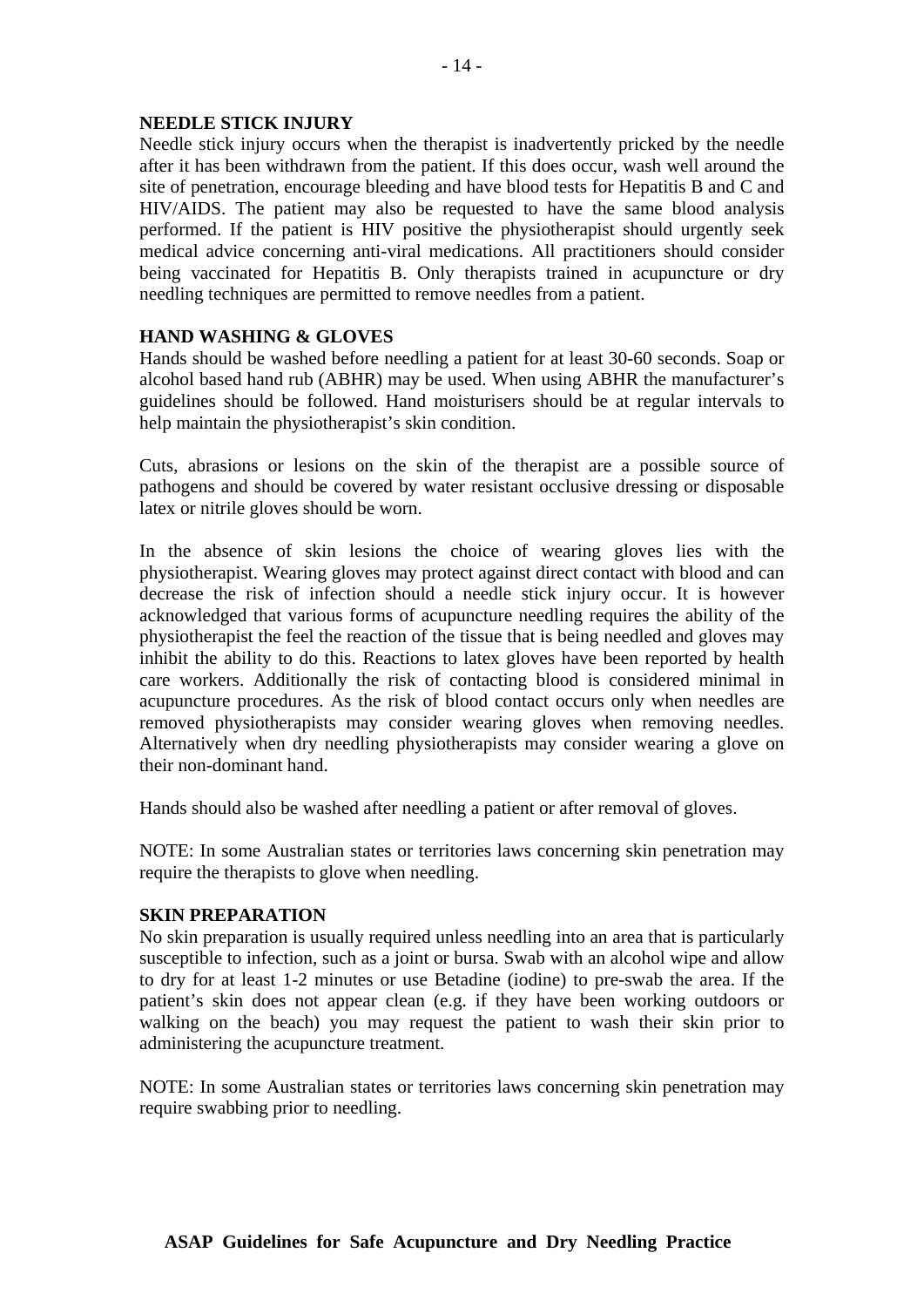# **HYGIENE REQUIREMENTS**

- $\triangleright$  Physiotherapists must ensure that hands and nails are clean prior to giving treatment.
- $\triangleright$  Hands should be washed with soap and water for at least 30-60 seconds before and after every treatment.
- $\triangleright$  Cuts, abrasions or lesions on the skin of the therapist are a possible source of pathogens and should be covered by a water resistant occlusive dressing or disposable gloves worn.
- $\triangleright$  The patient's skin in area to be needled must also be clean. If the patients does not present with clean skin, the area to be needled may be cleaned with soap and water, or by using isopropropyl alcohol skin wipe.

The **ABOVE** procedures will disinfect skin, which is sufficient for Acupuncture procedures, and is the required **MINIMUM STANDARD**.

#### **SKIN STERILISATION**

Skin sterilisation is recommended for patients who have a deficiency in their immune system, or when needling into a joint space (e.g. shoulder, knee).

- $\triangleright$  A sterilising solution such as 2% iodine in 70% alcohol should be used and left on the skin to dry for a minimum time of two minutes. (for those allergic to iodine, chlorhexadine in alcohol is suitable).
- $\triangleright$  Immuno-compromised patients include those with malignancies, autoimmune problems such as S.L.E, AIDS or R.A. and those on immune suppressive drugs e.g. organ transplant recipients. These groups of people can get an infection from a much smaller number of infectious agents than those with an intact immune system. Disinfection may not remove enough organisms to prevent infection, hence their skin needs to be sterilised.

The background to this policy is that in a normal healthy person a certain amount of infectious agents (bacteria, viruses) have to be introduced to the host's system before the body's defences are overwhelmed and an infection takes place. To reduce the number of bacteria or viruses below this infective agent is to **disinfect**. To completely remove all forms of life from the skin is to **sterilise**.

#### **EAR STERILISATION**

The ear consists of a cartilage structure covered by skin. While the skin has a normal nerve and vascular presence, the cartilage is largely devoid of these. Consequently, if an infective agent is introduced in the cartilage, infection may ensue because of the inability of the tissue to mount a response mediated via the blood vessels and nerves.

#### **ASAP Guidelines for Safe Acupuncture and Dry Needling Practice**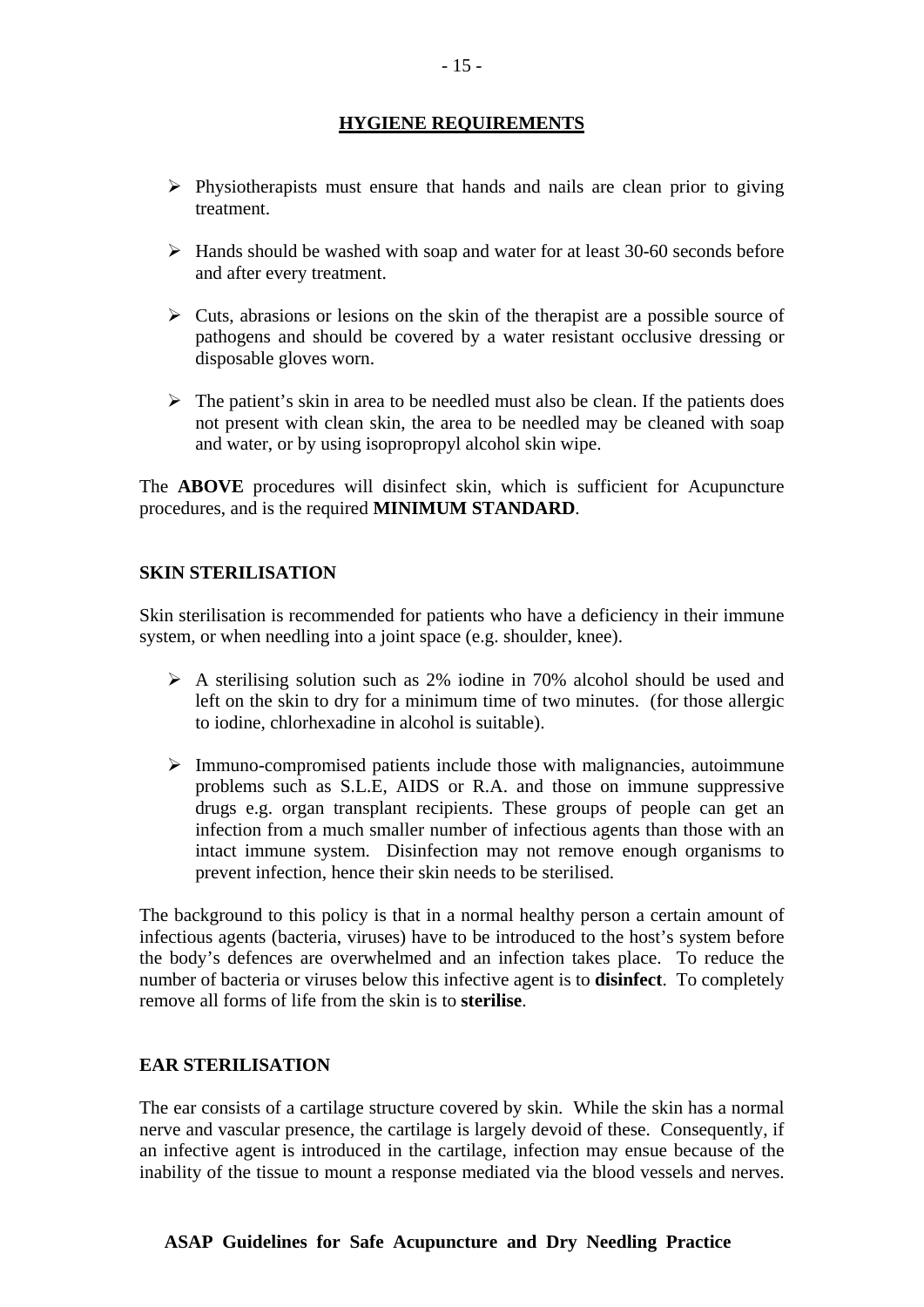This makes attention to skin sterilisation very important - even more important if "semi-permanent" press needles are to be used.

- $\triangleright$  When using "semi-permanent" needles it is suggested that the skin is prepared in the usual way, using a 2% solution of iodine in 70% alcohol, and the needle covered and held in place by plastic skin (flexible collodion). This reduces the chances of getting infection around the needle site with time.
- $\triangleright$  After the needle has been removed, if the site looks red and inflamed, then the application of an antibiotic ointment (e.g. Mupirocin), twice daily, may reduce the likelihood of any local infection.
- $\triangleright$  If the ear appears to be infected, and is not responding rapidly to topical ointment, then medical advice and treatment should be sought.

#### **HYGIENE ESSENTIALS**

- 1. Use only sterile, disposable needles.
- 2. Wash your hands thoroughly with soap and water before needling every patient.
- 3. Cleanse the skin of the recipient if necessary.
- 4. Use 2% iodine in 70% alcohol and leave for two minutes before needling only if complete sterilisation is required. This is recommended for immuno-compromised patients or joint penetration.
- 5. Dispose of needles carefully in a "sharps container". Therapists need to avoid "needle stick" injury as they are the ones at risk!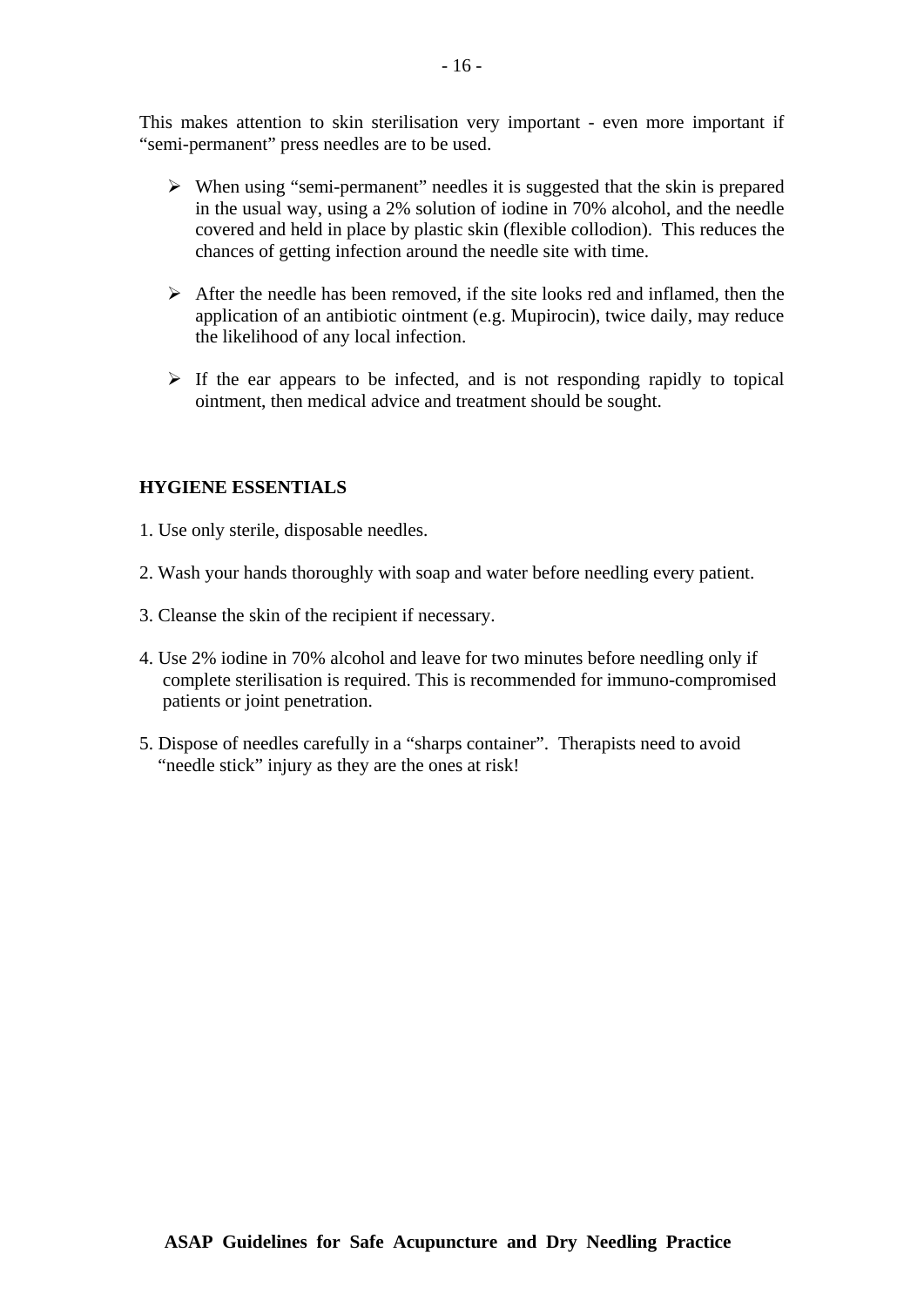# **WASTE DISPOSAL ADVISE FOR NEEDLES OR BODILY FLUIDS**

- $\triangleright$  The treatment area should be clean, private if possible and have washing facilities near at hand.
- $\triangleright$  Wet surfaces should be disinfected regularly.
- $\triangleright$  All discarded needles must be disposed of in a sharps box clearly marked "Medical Sharps Waste". These should either be incinerated via a needle collection service or a biological waste disposal contractor, or disposed of according to the Local Health Authority's' protocol/policies.
- ¾ **The use of disposable needles is essential**. It would be difficult to defend the use of re-usable or re-sterilised needles in a case of acupuncture induced infection. All the major infections reported in the acupuncture literature, including HIV, but more frequently, Hepatitis B, have resulted from errors in sterilisation of re-usable needles.
- $\triangleright$  Care must be taken to avoid contact with the patient's blood, should bleeding occur. A dry cotton wool ball should be used to absorb it and disposed of into an appropriate container marked "Contaminated Material" and disposed of by incineration or according to Local Health Authority practice.
- $\triangleright$  Linen contaminated with blood or other body fluids should be treated with Hypochlorite solution (Bleach) before laundering.

# **MANAGEMENT OF BLOOD AND BODILY FLUIDS SPILLS**

#### **Large blood and bodily fluid spills are unlikely in acupuncture practice however if a spill occurs then it is recommended to;**

- 1. Wear personal protective equipment. Heavy duty utility gloves are advised.
- 2. Absorb the spill with dry disposable paper towels. Since most disinfectants are less active, or even ineffective, in the presence of high concentrations of protein as are found in blood or serum, the bulk of the spilled liquid should be absorbed prior to disinfection.
- 3. Confine waste in a disposable waterproof bag.
- 4. Clean the spill site with detergent and water, rinse and dry.
- 5. Disinfect the spill site using a chlorine-generating disinfectant if bare skin will contact the spill site or if it a difficult to clean surface in the clinical area.
- 6. Surfaces that cannot be cleaned (in carpet) adequately may need replacement.
- 7. Disinfectants should be left in contact with the surface for 10 minutes.
- 8. Sodium hypochlorite solutions must be freshly prepared.
- 9. Sodium hypochlorite may be irritating to skin therefore protective gloves must be worn.
- 10. Sodium hypochlorite may corrode metal and damage other surfaces.

#### **ASAP Guidelines for Safe Acupuncture and Dry Needling Practice**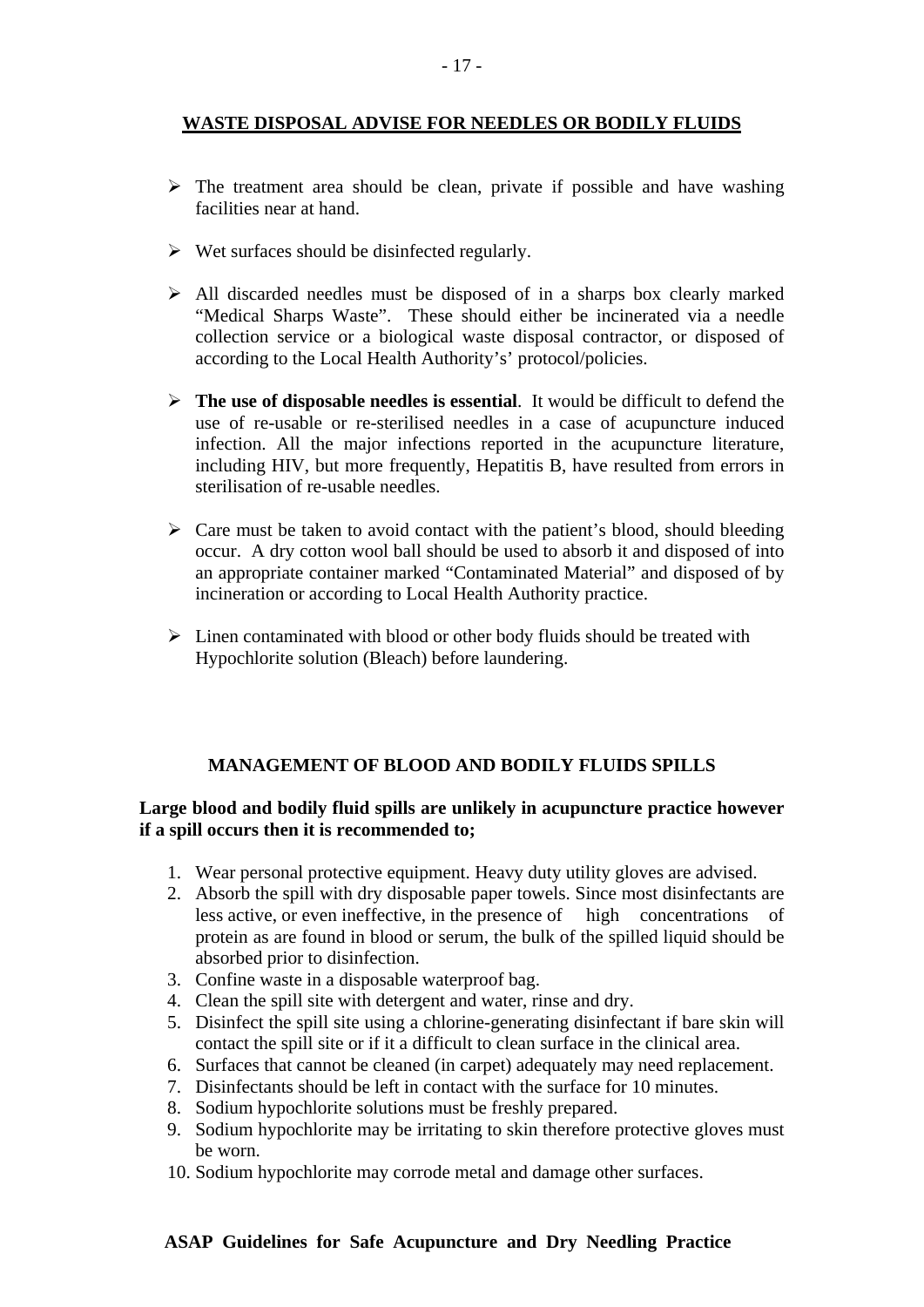- 11. Liquid household bleach usually contains 4-5% available chlorine, diluted with tap water 1:100 gives 5000 ppm approximately which will inactivate Hepatitis B in 10 minutes and HIV virus in 2 minutes.
- 12. Flood the spill site or wipe down the spill site with disposable towels soaked in disinfectant to make the site "glistening wet".
- 13. Absorb the disinfectant solution with disposable materials. Alternatively, the disinfectant may be permitted to dry.
- 14. Rinse the spill site with water to remove any noxious chemicals or odours. Dry the spill site to prevent slipping or further spills.
- 15. Materials used to absorb spillage should be placed in impermeable waste bags and disposed of appropriately.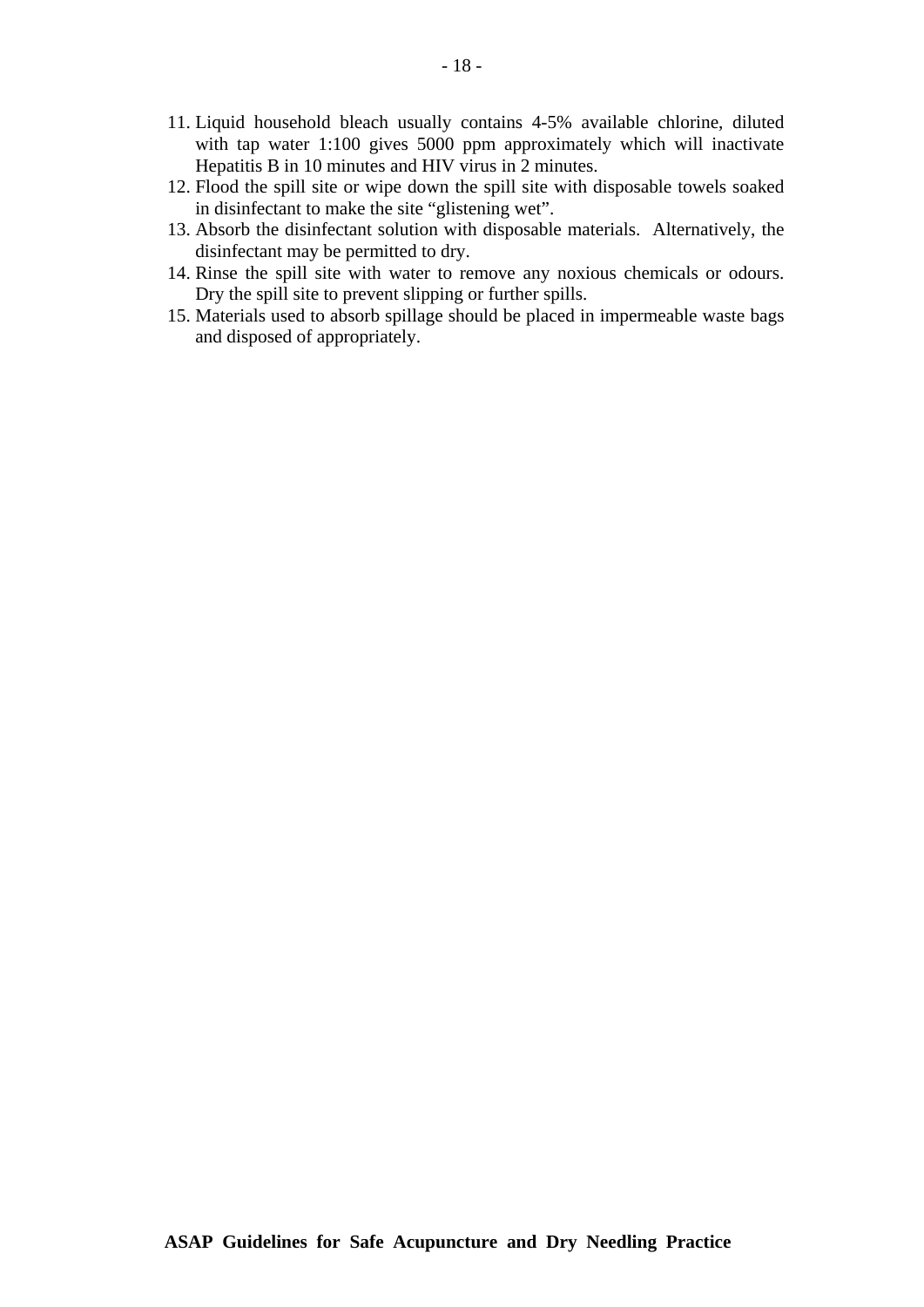#### **GUIDELINES BIBLIOGRAPHY**

APA Acupuncture Position Statement. (2002). Clinical management: Acupuncture & other forms of skin penetration. *Australian Physiotherapy Association.* 

APC (2005). National Infection Control Guidelines for Podiatrists. *Australian Podiatry Council and Podiatrists Registration Boards.* 

Australian Immunisation Handbook 8th Edition (2003). *National Health and Medical Research Council.*

Bang, M.S., & Lim, S.H. (2005). Paraplegia caused by spinal infection after acupuncture. *Spinal Cord, 44(4),* 258-259.

Baldry, P.E. (2005). *Acupuncture, Trigger Points and Musculoskeletal Pain. Third Edition.* Edinburgh: Elsevier Churchill Livingstone.

Bensoussan, A., Myers, S.P., & Carlton, A.L. (2000). Risks associated with the practice of traditional Chinese medicine: An Australian study. *Archives of family medicine, 9,* 1071-1078.

Berthelot, P., Dietmann, J., Fascia, P., Ros, A., Mallaval, F.O., Lucht, F., pozzetto, B. & Grattard, F. (2006). Bacterial contamination of nonsterile disposable gloves before use. *American Journal of Infection Control, 34(3),* 128-130.

Burford-Mason, A. (2003). Acupuncture and adverse effects. *Canadian Family Physician, 49,* 1588.

Campbell A, Macglashan J. (2005). Acupuncture-induced galactorrhoea - a case report. *Acupuncture in Medicine, 23(3),*146.

Cheng, T.O. (2000). Cardiac tamponade following acupuncture [comment]. *Chest, 118(6),*1836-1837.

Chung, A., Bui, L., & Mills, E. (2003). Adverse effects of acupuncture: which are clinically significant? *Canadian Family Physician, 49,* 985-989.

Cook, H.A., Cimiotti, J.P., Della-Latta, P., Saiman, L., & Larson, E.L. (2007). Antimicrobial resistance patterns of colonizing flora on nurses' hands in the neonatal intensive care unit. *American Journal of Infection Control, 35(4),* 231-236.

Ernst, G., Strzyz, H., Hagmeister, H. (2003). Incidence of adverse effects during acupuncture therapy a multicentre survey. *Complementary Therapies in Medicine, 11(2),* 93-97.

Ernst, E., White, A.R. (2000). Acupuncture may be associated with serious adverse events. *British Medical Journal, 320(7233),* 513-514.

Filshie, J. (2001). Safety aspects of acupuncture in palliative care. *Acupuncture in Medicine, 19 (2)*, 117-122.

Filshie, J., & Cummings, M. (1999). *Western Medical Acupuncture.* 31-59. In: Ernst E, White A, editors. Acupuncture: A Scientific Appraisal. Oxford: Butterworth Heinemann.

Girou, E., Loyeau, S., Legrand, P., Oppein, F., & Brun-Buisson, C. (2002). Efficiency of handrubbing with alcohol based solution versus standard handwashing with antiseptic soap: randomized clinical trial. *BMJ, 325(7360),* 362-367.

Grabowska, C., Squire, C., MacRae, E., & Robinson, N. (2003). Provision of acupuncture in a university health centre - a clinical audit. *Complementary Therapies in Nursing and Midwifery, 9(1),*14-19.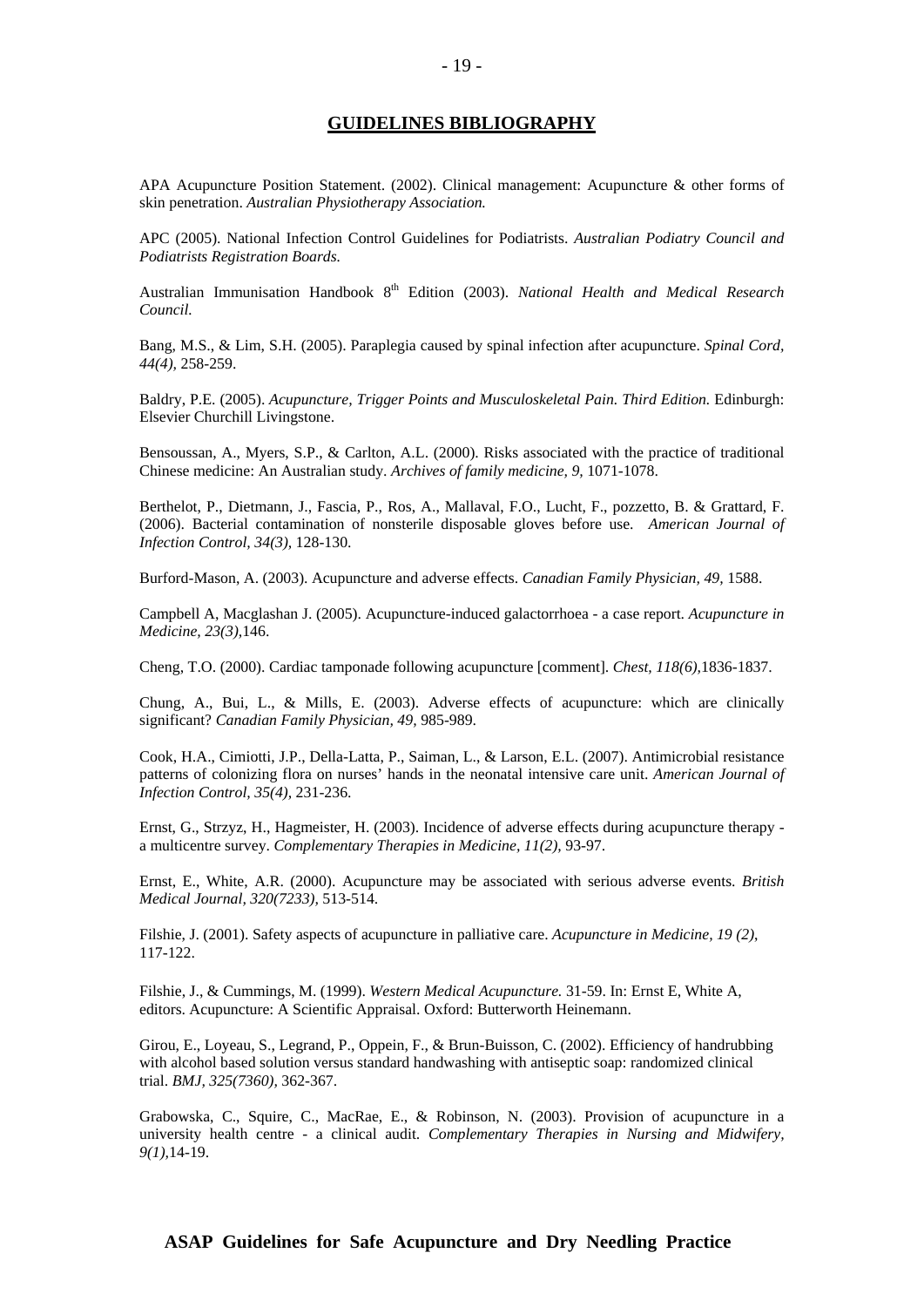Grove, G.L., Zerweck, C.R., Heilman, J.M., & Pyrek, J.D. (2001). Methods for evaluating changes in skin condition due to the effects of antimicrobial hand cleansers: Two studies comparing a new waterless chlorhexidine preparation with a conventional water-applied product. *American Journal of Infection Control, 29(6),* 361-369.

Ha, K.Y., & Kim, Y.H. (2003). Chronic inflammatory granuloma mimics clinical manifestations of lumbar spinal stenosis after acupuncture: a case report. *Spine, 28(11),* 217-220.

Hemsworth, S. (2000). Intramuscular (IM) injection technique. *Paediatric nursing, 12(9),* 17-20.

Hoffman, P. (2001). Skin Disinfection and Acupuncture. *Acupuncture in Medicine, 19 (2)*, 112-116.

IAAPT (2003). Standards of safe acupuncture practice by physiotherapists. *International Acupuncture Association of Physical Therapists.* 

Infection Control Guidelines. (2004). *Australian Department of Health and Aging.* 

Jawahar, D., Elapavaluru, S., & Leo, P.J. (1999). Pneumothorax secondary to acupuncture. *American Journal of Emergency Medicine, 17(3),* 310.

Johnston, G.A., & English, J.S. (2007). The alcohol hand rub: a good soap substitute? *British journal of Dermatology, 157(1),* 1-3.

Jungbauer, F.H.W., Van Der Harst, J.J., Groothoff, J.W., & Coenraads, P.J. (2004). Skin protection in nursing work: promoting the use of gloves and hand alcohol. *Contact Dermatitis, 51(3),* 135-140.

Kampf, G., & Ostermeyer, C. (2002). Intra-laboratory reproducibility of the hand hygiene reference procedures of EN 1499 (hygienic handwash) and EN 1500 (hygienic hand disinfection). *Journal of Hospital Infection, 52(3),* 219-224.

Kao, C.L., & Chang, J.P. (2002). Pseudoaneurysm of the popliteal artery: a rare sequela of acupuncture. *Texas Heart Institute Journal, 29(2),*126-129.

Kataoka, H. (1997). Cardiac tamponade caused by penetration of an acupuncture needle into the right ventricle. *Journal of Thoracic and Cardiovascular Surgery, 114(4)*, 674-676.

Kelsey, J.H. (1998). Pneumothorax following acupuncture is a generally recognized complication seen by many emergency physicians [comment]. *Journal of Emergency Medicine, 16(2),* 224-225.

Kirchgatterer, A., Schwartz, c.D., Holler, E., Punzengruber, C., Hartl, P., & Eber, B. (2000). Cardiac temponade following acupuncture. *Chest, 117,* 1510-1511.

Korniewicz, R.N., Garzon, R.N., Seltzer, R.N., Kennedy, R.N., & Feinleib, M.D. (2001). Implementing a nonlatex surgical glove study in the OR. AORN Journal, 73(2), 435-445.

Korniewics, D.M., El-Masri, M., Broyles, J.M., Martin, C.D., & O'Connell, K.P. (2002). Performance of latex and nonlatex medical examination gloves during simulated use. *American Journal of Infection Control, 30(2),* 133-138.

Korniewics, D.M., El-Masri, M., Broyles, J.M., Martin, C.D., & O'Connell, K.P. (2003). A laboratorybased study to assess the performance of surgical gloves. *AORN Journal, 77(4),* 772-779.

Kung, Y., Chen, F., Hwang, S., Hsieh, J., & Lin, Y. (2005). Convulsive syncope: an unusual complication of acupuncture treatment in older patients. *The Journal of Alternative and Complementary Medicine,11(3),* 535-7.

Lamar, P., Tillson, T., Scown, F., Grant, P., & Exton, J. (2007). Evidence-Based Recommendations for Hand Hygiene for Health care Workers. *Paper presented at The Physiotherapy Acupuncture Association NZ and The Medical Acupuncture Society of NZ Combined Conference, Auckland, 23rd & 24th June, 2007.*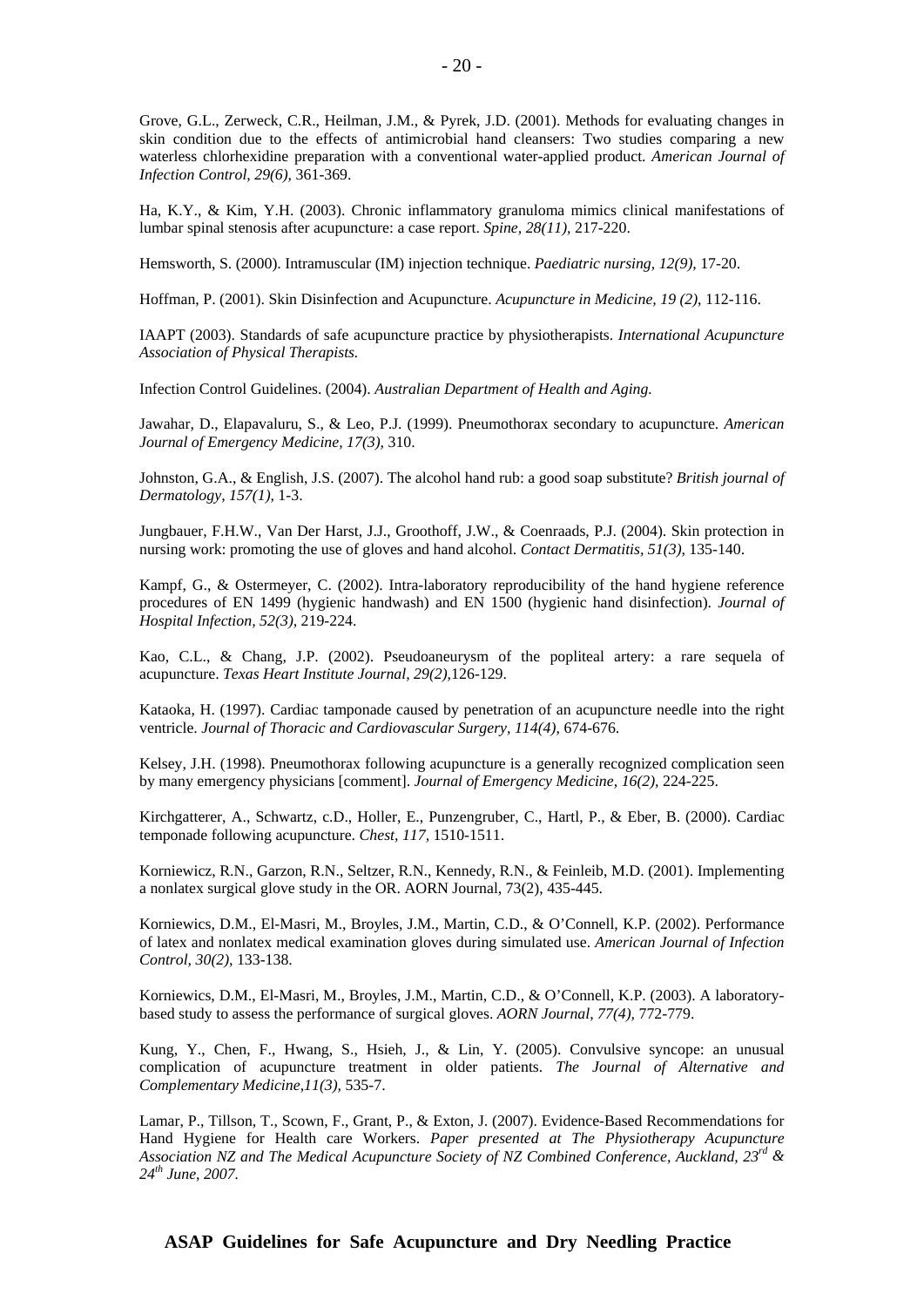Laing, A.J., Mullett, H., Gilmore. M.F. (2002). Acupuncture-associated arthritis in a joint with an orthopaedic implant. *Journal of Infection, 44(1),* 43-44.

Lao, L., Hamilton, G.R., Fu, J., & Berman, B.M. (2003). Is acupuncture safe: a systematic review of case reports. *Alternative Therapies in Health and Medicine, 9(1),* 72-83.

Larson, E., & Bobo, L. (1992). Effective hand degerming in the presence of blood. *The Journal of Emergency Medicine, 10(1).* 7-11.

Lau, S.M., Chou, C.T., & Huang, C.M. (1998). Unilateral sacroiliitis as an unusual complication of acupuncture. *Clinical Rheumatology, 17(4),* 357-358.

Lau, E., Birnie, D., Lemery, R., Tang, A., & Green, M. (2005). Acupuncture triggering inappropriate ICD shocks. *Europace, 7,* 85-86.

Lewith, G.T., & White P. (2003). Side effects associated with acupuncture and a sham treatment: perhaps we should take a closer look at what is really responsible? *The Journal of Alternative and Complementary Medicine, 9(1),*16-19.

MacPherson, H. (1999). Fatal and adverse events from acupuncture: allegation evidence and the implications [comment]. *The Journal of Alternative and Complementary Medicine, 5(1),* 47-56.

MacPherson, H., Thomas, K. (2005). Short term reactions to acupuncture - a cross-sectional survey of patient reports. *Acupuncture in Medicine, 2005, 23(3),* 112-120.

Macpherson, H., Thomas, K., Walters, S., & Fritter, M. (2001). A prospective survey of adverse events and treatment reactions following 34,000 consultations with professional acupuncturists. *Acupuncture in Medicine, 19(2),* 93-102.

Macpherson, H., Thomas, K., Walters, S., & Fitter, M. (2001). The York acupuncture safety study: prospective survey of 34000 treatments by traditional acupuncturists. *British Medical Journal, 323,* 486-487.

Matsumura, Y., Inui, M., & Tagawa, T. (1998). Peritemporomandibular abscess as a complication of acupuncture: a case report. Journal of Oral and Maxillofacial Surgery, 56(4), 495-499.

McAdam, T.K., McLaughlin, R.E., & McNicholl, B. (2002). Are we getting the point? Needlestick injuries – an ongoing problem? *International Journal of STD & AIDS, 13,* 453-455.

McCormick, R.D., Buchman, T.L., & Maki, D.G. (2000). Double-blind, randomized trial of scheduled use of a novel barrier cream and an oil-containig lotion for protecting the hands of health care workers. *American journal of Infection Control, 28)40,* 302-310.

Mody, L., McNeil, S.A., Sun, R., Bradley, S.E., Kauffman. (2003). Introduction of a waterless alcoholbased hand rub in a long-term-care facility. *Infection Control and Hospital Epidemiology, 24(3),* 157- 159.

Murray, P.I., Aboteen, N. (2002). Complication of acupuncture in a patient with Behcet's disease. *British Journal of Ophthalmology, 86(4),* 476-477.

Norheim, A.J., Fonnebo, V. (1996). Acupuncture adverse effects are more than occasional case reports: results from questionnaires among 1135 randomly selected doctors, and 197 acupuncturists. *Complementary Therapies in Medicine, 4,* 8-13.

Norheim, A.J. & Fonnebo, V. (2000). A survey of acupuncture patients: results from a questionnaire among a random sample in the general population in Norway. *Complementary Therapies in Medicine, 8(3),* 187-192.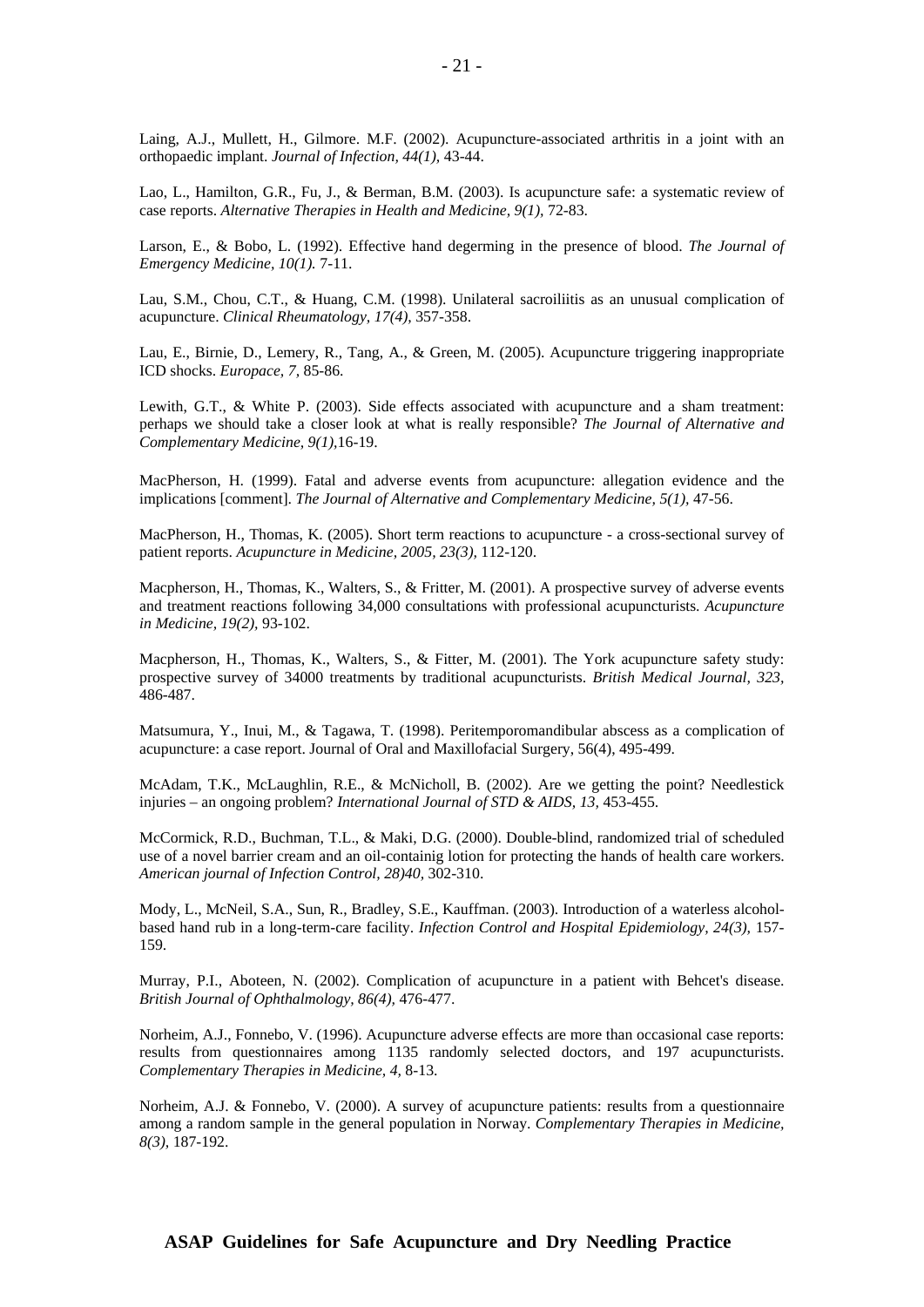Odsberg, A., Schill, U., & Haker, E. (2001). Acupuncture treatment: side effects and complications reported by Swedish physiotherapists. *Complementary Therapies in Medicine, 9(1),* 17-20.

Origuchi, N., Komiyama, T., Ohyama, K., Wakabayashi, T., & Shigematsu, H. Infectious aneurysm formation after depot acupuncture. *European Journal of Vascular and Endovascular Surgery, 20(2),* 211-213.

Park, J.H., Shin, H.J., Choo, S.J., Song, J.K., & Kim J.J. (2005). Successful removal of migrated acupuncture needles in a patient with cardiac tamponade by means of intraoperative transesophageal echocardiographic assistance. *Journal of Thoracic and Cardiovascular Surgery, 130(1),* 210-212.

Patel, H.B., Fleming, G.J.P., & Burke, F.J.T. (2004). Puncture resistance and stiffness of nitrile and latex dental examination gloves. *British Dental Journal, 196(11),* 695-700.

Pearce, L. (2002). To swab or not to swab – an exploration of opinion. *AACP Journal (Sept 2002 edition),* 62-66.

Peuker, E. (2004). Case report of tension pneumothorax related to acupuncture. *Acupuncture in Medicine, 22(1)*, 40-43.

Peuker, E., Gronemeyer, D. (2001). Rare but serious complications of acupuncture: traumatic lesions. *Acupuncture in Medicine, 19(2),* 103-108.

Peuker, E.T., White, A., Ernst, E., Pera, F., & Filler, T.J. (1999) Traumatic complications of acupuncture : Therapists need to know human anatomy. *Archive of Family Medicine, 8,* 553-558.

Practical Guide. (2007). Intramuscular injection. *Paediatric Nursing, 19(2),* 37.

Rampes, H., & James, R. (1995). Complications of acupuncture. *Acupuncture in Medicine, 13,* 26-33.

Rosted, P. (1997) Adverse reactions after acupuncture: A review. *Critical Reviews in Physical and Rehabilitation Medicine,9(3&4),* 245-264.

Russell-Fell, R.W. (2000). Avoiding problems: evidence-based selection of medical gloves. *British Journal of Nursing, 9(3),* 139-146.

Sato, M., Katsumoto, H., Kawamura, K., Sugiyama, H., & Takahashi, T. (2003). Peroneal nerve palsy following acupuncture treatment: a case report. *Journal of Bone and Joint Surgery, 85-A(5),* 916-918.

Saw, A., Kwan, M.K., & Sengupta, S. (2004). Necrotising fasciitis: a life-threatening complication of acupuncture in a patient with diabetes mellitus. Singapore Medical Journal, 45(4),180-182.

Schulman, D. (2004) A framework for classifying unpleasant responses to acupuncture. *Journal of Chinese Medicine, 75,*10-14.

Shah N, Hing C, Tucker K, Crawford R. (2002). Infected compartment syndrome after acupuncture. *Acupuncture in Medicine, 20(2-3),* 105-106.

Standards of Practice for Acupuncture Health (Infectious Diseases) Regulations. (1990). *Chinese Medicine Registration Board of Victoria.* 

Tanner, J. (2006). Surgical gloves: perforation and protection. *The Journal of Perioperative Practice, 16(3),* 148-152.

Trick, W.E., Vernon, M.O., Hayes, R.A., Nathan, C., Rice, T.W., Peterson, B.J., Segreti, Welbel, S.F., Solomon, S.L., & Weinstein, R.A. Impact of ring wearing on hand contamination and comparison of hand hygiene agents in a hospital. *Hand Hygiene in a Hospital, 36(11),* 1383-1390.

Trick, W.E., & Weinstein, R.A. (2001). Hand hygiene for intensive care unit personnel: Rub it in. *Critical Care Medicine, 29(5),* 1083-1084.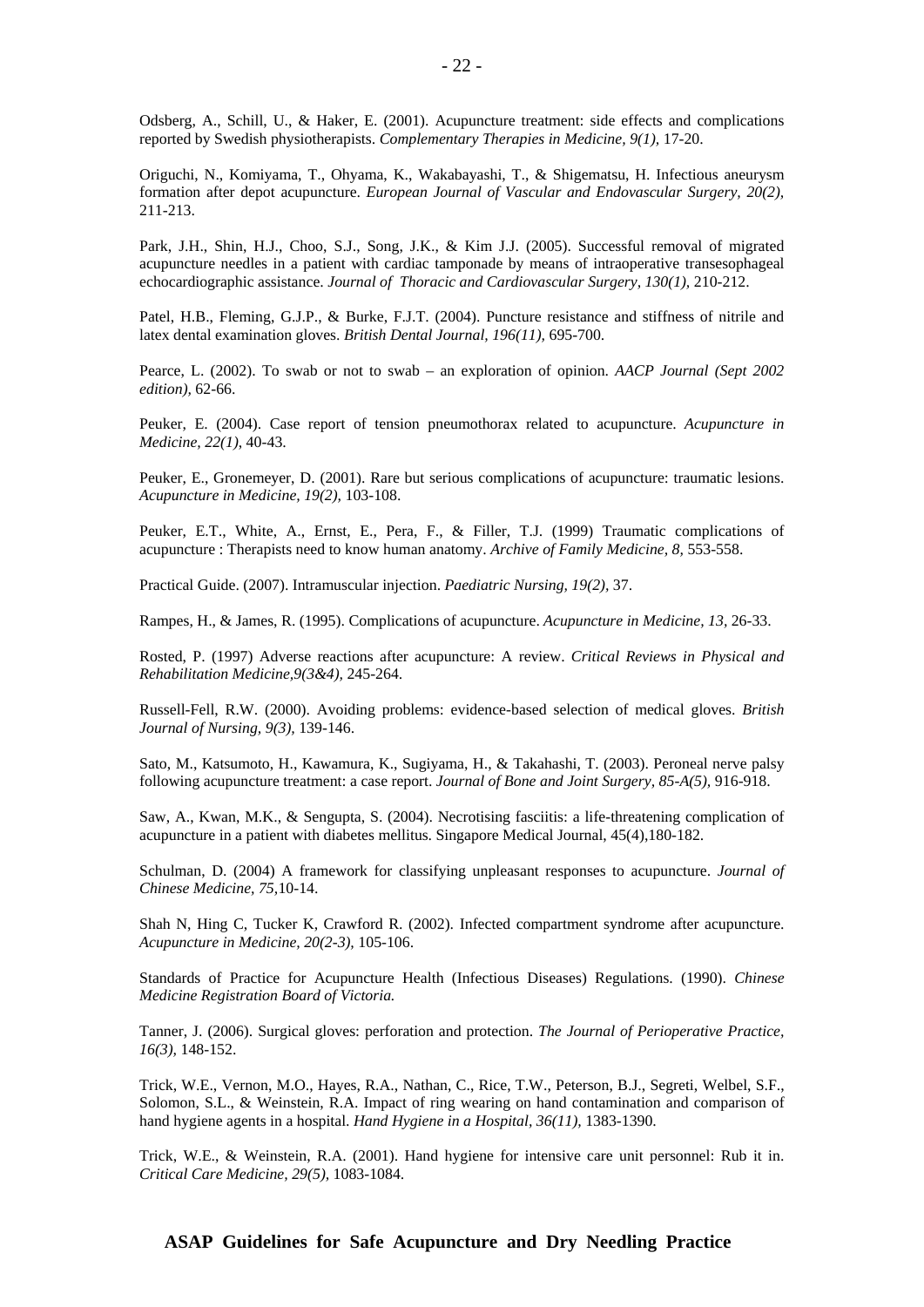Uhm, M.S., Kim, Y.S., Suh, S.C., Kim, I., Ryu, S.H., Lee, J.W., & Moon, J.S. (2005). Acute pancreatitis induced by traditional acupuncture therapy. *European Journal of Gastroenterology and Hepatology, 17(6),* 675-677.

Vilke, G.M,, Wulfert, E.A. (1997). Case reports of two patients with pneumothorax following acupuncture [comment]. *Journal of Emergency Medicine,15(2),*155-157.

Vincent, C. (2001). The safety of acupuncture: Acupuncture is in safe hands of competent practitioners. *British Medical Journal, 323,* 467-468.

Winnefeld, M., Richard, M.A., Drancourt, M., & Grob, J.J. (2000). Skin tolerance and effectiveness of two hand decontamination procedures in everyday hospital use. *British journal of Dermatology, 143(3),* 546-550.

Woo, P., Li, J., Tang, W., & Yuen, K. (2001). Acupuncture myobacteriosis. *New England Journal of Medicine, 345 (11),* 843.

Walsh, B. (2001) Control of infection in acupuncture. *Acupuncture in Medicine, 19(2),* 109-111. White A. (2004) A cumulative review of the range and incidence of significant adverse events associated with acupuncture. *Acupuncture in Medicine, 22(3),*122-133.

White, A. (2006). The safety of acupuncture – evidence from the UK. *Acupuncture in Medicine, 24 (Suppl),* S53-57.

White, A. (2004). A cumulative review of the range and incidence of significant adverse events associated with acupuncture. *Acupuncture in Medicine, 22(3),* 122-133.

White, A., Cummings, M., Hopwood, V., & MacPherson, H. (2001). Informed consent for acupuncture – an information leaflet developed by consensus. *Acupuncture in Medicine, 19(2),* 123-129.

White, A., Ernst, E. (1999). Learning from adverse events of acupuncture [comment]. *The Journal of Alternative and Complementary Medicine, 5(5),* 395-396.

White A, & Ernst E. (2001). Adverse events associated with acupuncture reported in 2000. *Acupuncture in Medicine, 19(2)*,136-137.

White, A., Hayhoe, S., Hart, A., & Ernst, E. (2001). Adverse reactions following acupuncture: prospective survey of 32000 consultations with doctors and physiotherapists. *British Medical Journal, 323,* 485-486.

White, A., Hayhoe, S., Hart, A., & Ernst, E. (2001). Survey of adverse events following acupuncture (SAFA): a prospective study of 32 000 consultations. *Acupuncture in Medicine, 19(2),* 84-92.

WHO (1999). Guidelines on basic training and safety in acupuncture. *World Health Organisation Traditional Medicine Unit.*

Willms, D. (1991). Possible complications of acupuncture. *The Western Journal of Medicine,154(6),*736-737.

Yamashita, H., Tsukayama, H., Tanno, Y., Nishijo, K. (1999). Adverse events in acupuncture and moxibustion treatment: a six-year survey at a national clinic in Japan. *The Journal of Alternative and Complementary Medicine. 5(3),* 229-236.

Yamashita, H., Tsukayama, H., Hori, N., Kimura, T., & Tanno, Y. (2000). Incidence of adverse reactions associated with acupuncture. *The Journal of Alternative and Complementary Medicine, 6(4),*  345-350.

Yamashita, Y., Masuyama, S., Otsuki, K, & Tsukayama, H. (2006). Safety of acupuncture for osteoarthritis of the knee – a review of randomised controlled trials, focusing on specific reactions to acupuncture. *Acupuncture in Medicine, 24 (Suppl),* S49-52.